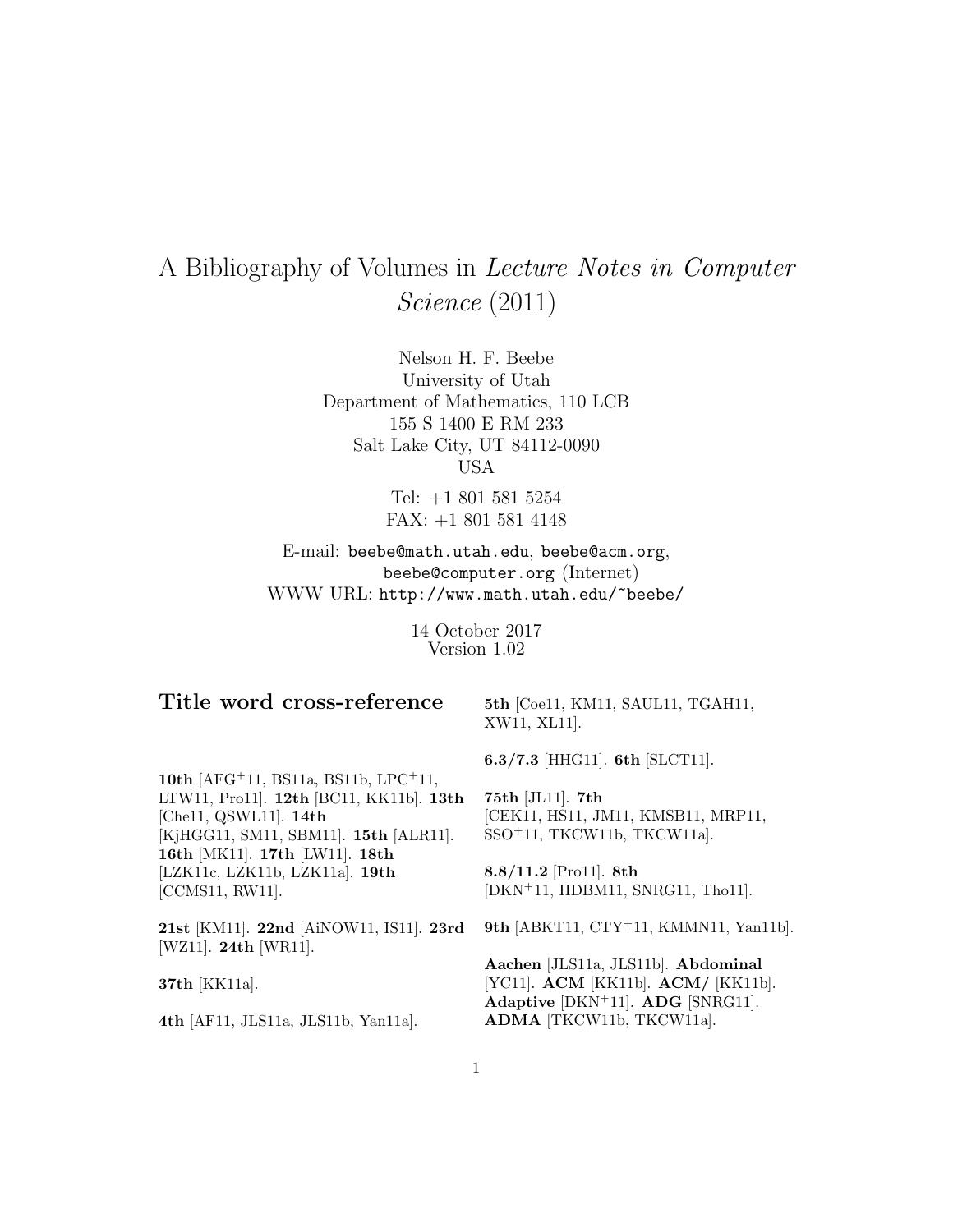**Advanced** [Pro11, TKCW11b, TKCW11a]. **Advances** [SBM11, WR11, BS11a, BS11b, LW11, LPC<sup>+</sup>11, TGAH11]. **Agent** [MRP11]. **Agents** [KjHGG11, KjHGG11]. **AI** [WR11]. **AIRS** [SSO<sup>+</sup>11]. **Aizu** [KMSB11]. **Aizu-Wakamatsu** [KMSB11]. **Algebraic** [KR11]. **Algorithms** [IS11, AiNOW11]. **Ambient** [KMS<sup>+</sup>11]. **AMBN** [OBM11]. **AmI** [KMS<sup>+</sup>11]. **AMR** [DKN<sup>+</sup>11]. **Amsterdam** [KMS<sup>+</sup>11, MBH<sup>+</sup>11, SL11]. **Analysis** [MK11, EVV<sup>+</sup>11]. **Anaphor** [HDBM11]. **Anaphora** [HDBM11, HDBM11]. **Andhra** [PSDS11a, PSDS11b]. **Answering** [CTY<sup>+</sup>11]. **APLAS** [Yan11b]. **Application** [LW11]. **Applications** [ABKT11, HDBM11, JLS11a, JLS11b, LC11, MOP11, MK11, Pro11, SM11, TKCW11b, TKCW11a]. **Arab** [SSO<sup>+</sup>11]. **Architectures** [Ste11]. **ArgMAS** [MRP11]. **Argumentation** [MRP11]. **Artificial** [BS11a, BS11b, OBM11, SAUL11, WR11]. **Asia** [SSO<sup>+</sup>11]. **ASIACRYPT** [LW11]. **Asian** [Yan11b]. **Aspects** [VEG<sup>+</sup>11]. **Athens** [VEG<sup>+</sup>11, XW11]. **August** [DKN<sup>+</sup>11]. **Australasian** [WR11]. **Australia** [KjHGG11, WR11]. **Austria** [DKN<sup>+</sup>11, HS11, HHG11]. **Austrian** [HS11]. **Automated** [SNRG11].

**Based** [LPC<sup>+</sup>11, RW11, RW11]. **BC** [IS11]. **Behavior** [SL11]. **Beijing** [CY11, QSWL11, SLCT11, TKCW11b, TKCW11a, YC11]. **Belgium** [CTY<sup>+</sup>11, Pro11]. **Biometric** [SLCT11]. **Birthday** [JL11]. **Borrowdale** [Tho11]. **Bozapalidis** [KR11]. **Bratislava** [KM11]. **Brazil** [SM11]. **Brazilian** [SM11]. **Brian** [JL11]. **Budapest** [EVV<sup>+</sup>11].

**CA** [SBM11, XL11]. **Cambridge** [CCMS11]. **Canada** [AFG<sup>+</sup>11, IS11, MRP11, STA<sup>+</sup>11]. **Canaria** [TGAH11]. **CANS** [LTW11]. **Card** [Pro11]. **CARDIS** [Pro11]. **Case** [RW11, RW11]. **Case-Based** [RW11, RW11].

**Castle** [CMOZM11]. **CCBR** [SLCT11]. **Celebration** [HHG11]. **Century** [KM11]. **Certified** [JS11]. **CGGA** [ABKT11]. **Challenges** [HHG11, YC11]. **Chennai** [BC11]. **Chile** [MK11]. **China** [ABKT11, CY11, LPC<sup>+</sup>11, LTW11, LC11, LZK11c, LZK11b, LZK11a, QSWL11, SLCT11, TKCW11b, TKCW11a, YC11]. **Chinese** [SLCT11]. **CIARP** [MK11]. **Clinical** [YC11]. **Coding** [Che11]. **College** [BKA11]. **Colloquium** [HDBM11]. **Colonoscopy** [YC11]. **Combinatorial** [IS11]. **Communication** [EVV<sup>+</sup>11, HHG11]. **Communications** [QSWL11]. **Compilers** [Ste11]. **Computation** [AiNOW11]. **Computational** [CMOZM11, GTM11, YC11, ABKT11]. **Computer** [HS11, HHG11, KK11a, KR11, MK11, Tho11]. **Computing** [AFG<sup>+</sup>11, BS11b, JL11, KMMN11, LC11, PSDS11a, PSDS11b]. **Concepts** [KK11a]. **Confederated** [MDH11]. **Conference** [ABKT11, AF11, AFG<sup>+</sup>11, ALR11, BKA11, BS11a, BS11b, BC11, Che11, CY11, CTY<sup>+</sup>11, Coe11, EVV<sup>+</sup>11, HS11, JM11, JLS11a, JLS11b, JS11, KM11, KMMN11, KMS<sup>+</sup>11, hKAS<sup>+</sup>11, KjHGG11, KK11b, LW11, LPC<sup>+</sup>11, LTW11, LC11, LZK11c, LZK11b, LZK11a, MOP11, MBH<sup>+</sup>11, PSDS11a, PSDS11b, Pro11, QSWL11, RW11, SSO<sup>+</sup>11, STA<sup>+</sup>11, SLCT11, TKCW11b, TKCW11a, TGAH11, WR11, WZ11, XL11, ZRP+11a, ZRP+11b. **Congress** [MK11]. **Conjunction** [hKAS<sup>+</sup>11, YC11]. **Context** [DKN<sup>+</sup>11]. **Contributing** [KM11]. **COST** [EVV<sup>+</sup>11, VEG<sup>+</sup>11]. **CPP** [JS11]. **Crete** [MDH11]. **Critical** [XW11]. **CRITIS** [XW11]. **Cryptography** [Yan11a, Che11]. **Cryptology** [BC11, LW11, LTW11]. **Cyprus** [KMMN11]. **Czech** [KK11a].

**DAARC** [HDBM11]. **Dagstuhl** [CMOZM11]. **Dalian** [ABKT11]. **Data**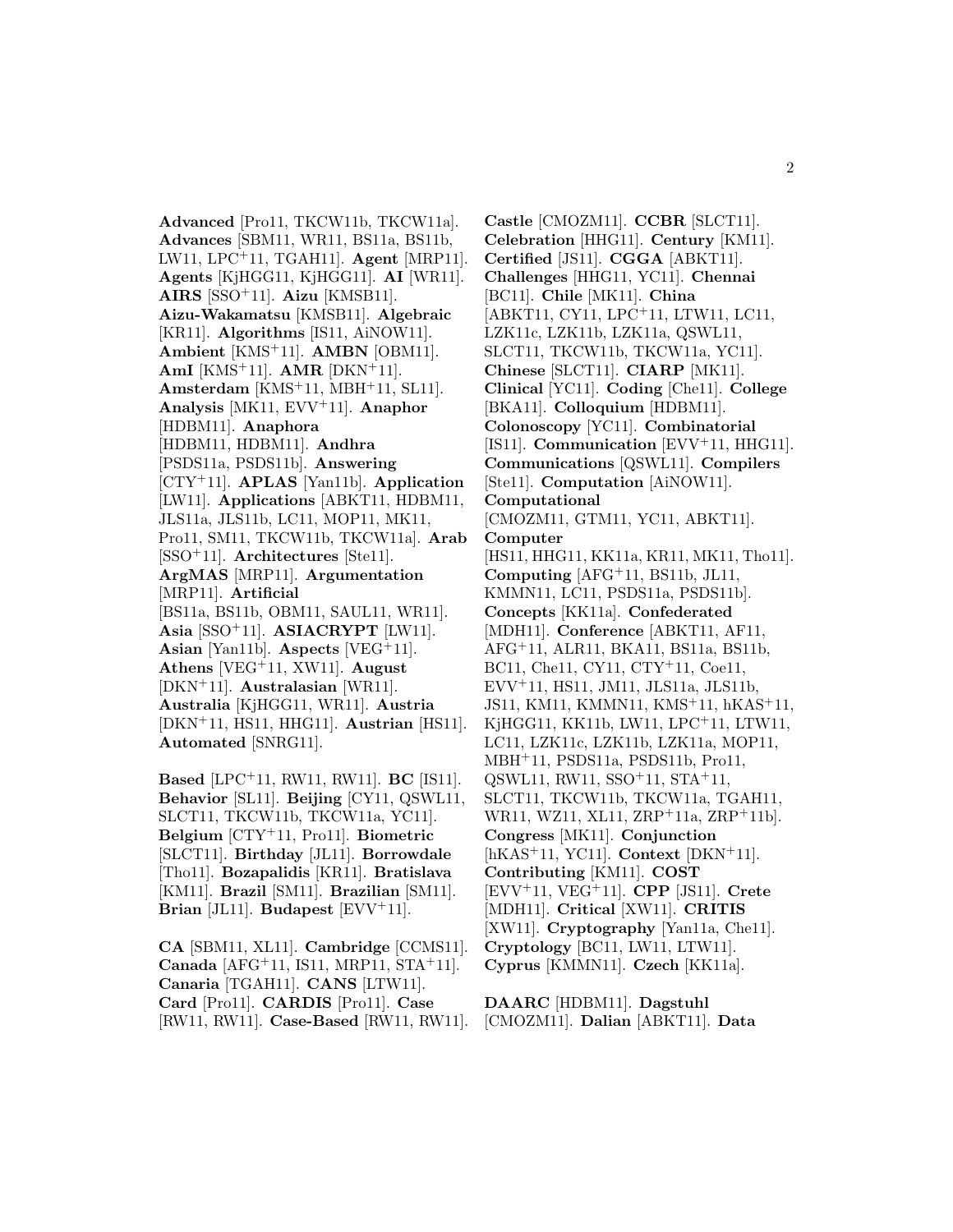[SEK<sup>+</sup>11, TKCW11b, TKCW11a]. **Databases** [KMSB11]. **Datalog** [dMGFS11, dMGFS11]. **December** [ALR11, AiNOW11, BS11a, BS11b, BC11, Che11, CEK11, CY11, JM11, JLS11a, JLS11b, JS11, KMMN11, KMSB11, hKAS<sup>+</sup>11, KK11b, LW11, LPC<sup>+</sup>11, LTW11, PSDS11a, PSDS11b, SSO<sup>+</sup>11, STA<sup>+</sup>11, SAUL11, SLCT11, TKCW11b, TKCW11a, WR11, XL11, Yan11b, Yan11a]. **Decision** [BKA11]. **Dedicated** [JL11, KR11]. **Deduction** [SNRG11]. **Delaunay** [GTM11]. **Dependable** [JL11]. **Detection** [SBM11]. **Development** [MOP11, RW11]. **Diagrams** [GTM11]. **Digital** [STA<sup>+</sup>11]. **disciplinary** [SAUL11]. **Discourse** [HDBM11]. **Distributed** [ALR11]. **DNIS** [KMSB11]. **Dubai** [SSO<sup>+</sup>11].

**e-Health** [HS11]. **Economics** [CEK11]. **Edinburgh** [AF11]. **Education** [KM11]. **EI2N** [MDH11]. **Embedded** [Ste11]. **Emeritus** [HHG11]. **Emirates** [SSO<sup>+</sup>11]. **Enactment** [EVV<sup>+</sup>11]. **Engineering** [HS11, Tho11, XL11]. **Entertainment** [AFG<sup>+</sup>11]. **EPEW** [Tho11]. **Essays** [JL11, KR11]. **European** [Tho11]. **Evaluation** [HHG11]. **Evolution** [KM11]. **Evolutionary** [PSDS11a, PSDS11b]. **Exploration** [DKN<sup>+</sup>11].

**Faro** [HDBM11]. **FGIT** [hKAS<sup>+</sup>11]. **First** [JS11, dMGFS11]. **Flexible** [CTY<sup>+</sup>11]. **Formal** [SM11]. **Foundations** [KR11, SM11]. **Fourth** [STA<sup>+</sup>11]. **FQAS** [CTY<sup>+</sup>11]. **France** [ALR11, WZ11]. **Frontiers** [OBM11]. **Fusion** [DKN<sup>+</sup>11]. **Future** [HHG11, hKAS<sup>+</sup>11].

**Game** [BKA11]. **Games** [AF11, MOP11]. **GameSec** [BKA11]. **GDC** [hKAS<sup>+</sup>11]. **Generation** [hKAS<sup>+</sup>11]. **Geometry** [ABKT11, SNRG11]. **Germany** [CMOZM11, JLS11a, JLS11b, SNRG11].

**Ghent** [CTY<sup>+</sup>11]. **Gran** [TGAH11]. **Graph** [KK11a]. **Graph-Theoretic** [KK11a]. **Graphs** [ABKT11]. **Graz** [HS11]. **Greece** [MDH11, VEG<sup>+</sup>11, XW11]. **Günter** [HHG11].

**Haring** [HHG11]. **HBU** [SL11]. **Health** [HS11]. **Held** [YC11]. **Hersonissos** [MDH11]. **Hiding** [SEK<sup>+</sup>11]. **High** [Ste11]. **High-Performance** [Ste11]. **Historic** [JL11]. **Hong** [LPC<sup>+</sup>11]. **Honor** [HHG11]. **Human** [HS11, SL11]. **Human-Computer** [HS11]. **Hungary** [EVV<sup>+</sup>11]. **Hyderabad** [SAUL11].

**Iberoamerican** [MK11]. **ICCBR** [RW11]. **ICE** [MDH11]. **ICEC** [AFG<sup>+</sup>11]. **ICICA** [LC11]. **ICICS** [QSWL11]. **ICIDS** [STA<sup>+</sup>11]. **ICIRA** [JLS11a, JLS11b]. **ICISS** [JM11]. **ICONIP** [LZK11c, LZK11b, LZK11a]. **ICSOC** [KMMN11]. **ICSP** [MDH11]. **ICSR** [MBH<sup>+</sup>11]. **ICTSS** [WZ11]. **ICWL** [LPC<sup>+</sup>11]. **IFIP** [HHG11, Pro11, WZ11, KK11b]. **IFIP/** [KK11b]. **II** [BS11b, JLS11b, LZK11b, PSDS11b, TKCW11b, ZRP<sup>+</sup>11b]. **III** [LZK11c]. **IMA** [Che11]. **IMACC** [Che11]. **Image** [MK11]. **Imaging** [YC11]. **INBAST** [MDH11]. **India** [BC11, JM11, PSDS11a, PSDS11b, SAUL11]. **INDOCRYPT** [BC11]. **Informatics** [KM11, ZRP<sup>+</sup>11a, ZRP<sup>+</sup>11b, KM11]. **Information** [KMSB11, hKAS<sup>+</sup>11, LW11, LZK11c, LZK11b, LZK11a, SSO<sup>+</sup>11, XW11, HS11, JM11, LC11, QSWL11, SSO<sup>+</sup>11]. **Infrastructures** [XW11]. **Innovations** [ZRP<sup>+</sup>11a, ZRP<sup>+</sup>11b]. **Intelligence** [BS11a, BS11b, KMS<sup>+</sup>11, OBM11, SAUL11, WR11]. **Intelligent** [Coe11, JLS11a, JLS11b]. **Interaction** [HS11]. **Interactive** [STA<sup>+</sup>11, STA<sup>+</sup>11]. **International** [ABKT11, AF11, AFG<sup>+</sup>11, ALR11, AiNOW11, BKA11, BS11a, BS11b, BC11,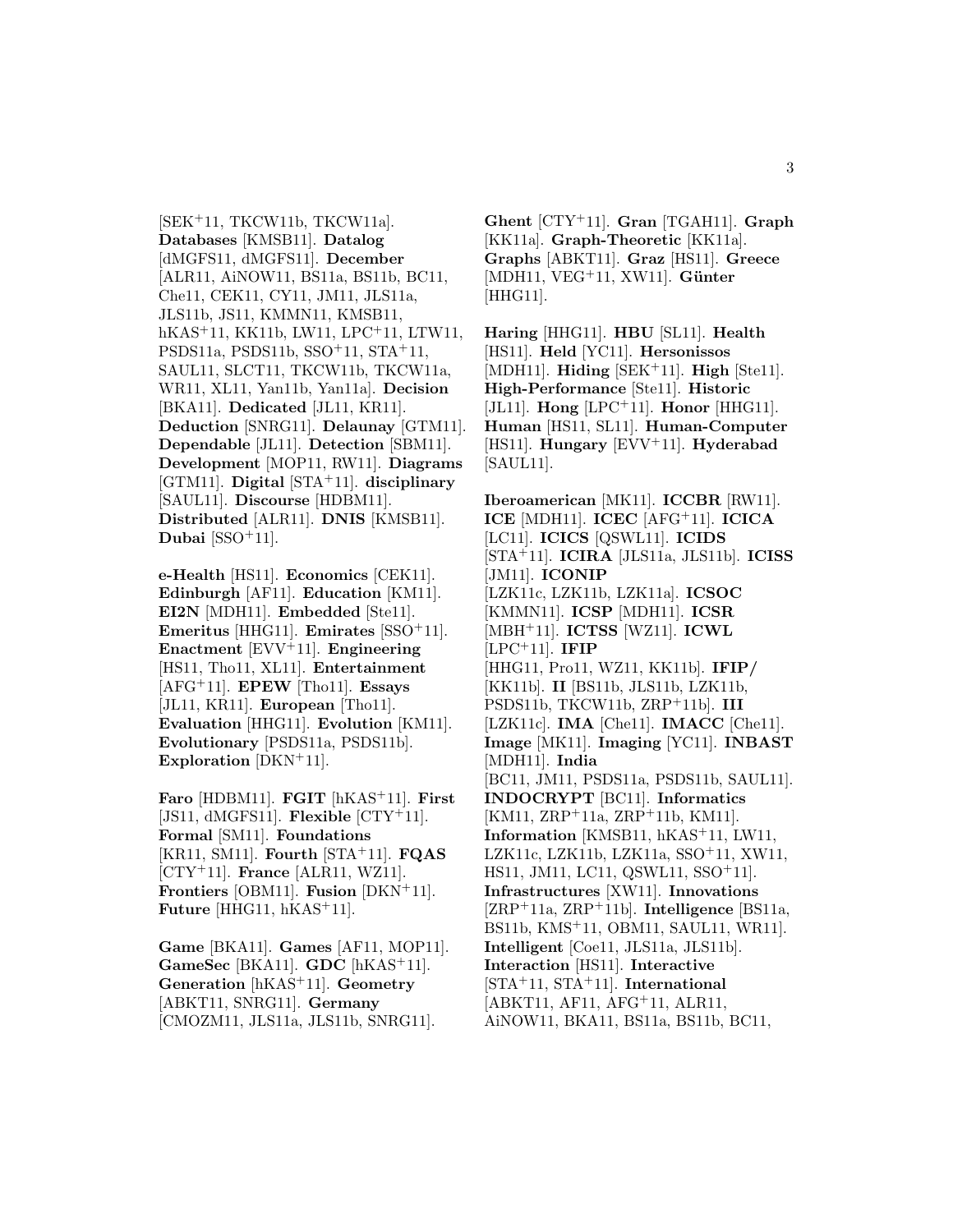Che11, CEK11, CY11, CTY<sup>+</sup>11, CCMS11, Coe11, CMOZM11, DKN<sup>+</sup>11, EVV<sup>+</sup>11, HHG11, IS11, JM11, JLS11a, JLS11b, JS11, KM11, KMMN11, KMS<sup>+</sup>11, KMSB11, hKAS<sup>+</sup>11, KjHGG11, KK11a, KK11b, LW11, LPC<sup>+</sup>11, LTW11, LC11, LZK11c, LZK11b, LZK11a, MOP11, MRP11, MDH11, MBH<sup>+</sup>11, PSDS11a, PSDS11b, Pro11, QSWL11, RW11, SL11, SNRG11, STA<sup>+</sup>11, SAUL11, SBM11, TKCW11b, TKCW11a, TGAH11, VEG<sup>+</sup>11, WZ11, XW11, XL11, Yan11a, YC11, ZRP<sup>+</sup>11a, ZRP<sup>+</sup>11b, dMGFS11]. **Internet** [MDH11, CEK11]. **Intrusion** [SBM11]. **INTRUST** [CY11]. **Invited** [MRP11]. **Irvine** [XL11]. **ISAAC** [AiNOW11]. **isAI** [OBM11]. **ISDE** [MDH11]. **Island** [hKAS<sup>+</sup>11]. **ISS** [OBM11]. **ISSEP** [KM11]. **Issue** [GTM11]. **Issues** [EVV<sup>+</sup>11]. **Italy** [Coe11]. **IV** [Ste11]. **IVIC** [ZRP<sup>+</sup>11a, ZRP<sup>+</sup>11b]. **IWOCA** [IS11].

**January** [Coe11]. **Japan** [AiNOW11, KMSB11, OBM11]. **Jeju** [hKAS<sup>+</sup>11]. **Joint** [KMS<sup>+</sup>11, WR11]. **JSAI** [OBM11]. **JSAI-isAI** [OBM11]. **July** [IS11, SNRG11]. **June** [KK11a]. **JURISIN** [OBM11].

**Kenting** [JS11, Yan11b]. **Knowledge** [XL11]. **Kolkata** [JM11]. **Kong** [LPC<sup>+</sup>11]. **Korea** [hKAS<sup>+</sup>11, LW11]. **KSEM** [XL11].

**Languages** [Yan11b]. **Learning** [LPC<sup>+</sup>11, Coe11]. **LENLS** [OBM11]. **Leuven** [Pro11]. **Linz** [DKN<sup>+</sup>11]. **LION** [Coe11]. **Lisbon** [KK11b, MOP11]. **London** [RW11].

**Malaysia** [ZRP<sup>+</sup>11a, ZRP<sup>+</sup>11b]. **Management** [XL11]. **March** [CCMS11, dMGFS11]. **Maryland** [BKA11]. **May** [MRP11]. **MD** [BKA11]. **Meaningful** [MDH11]. **Memetic** [PSDS11a, PSDS11b]. **Menlo** [SBM11]. **Methods** [SM11].

**Mexican** [BS11a, BS11b]. **Mexico** [BS11a, BS11b]. **MICAI** [BS11a, BS11b]. **MICCAI** [YC11]. **Middleware** [KK11b, KK11b]. **MIG** [AF11]. **Milestones** [HHG11]. **Mining** [TKCW11b, TKCW11a]. **MIWAI** [SAUL11]. **Monastery** [KK11a]. **MONET** [MDH11]. **Motion** [AF11]. **Move** [MDH11]. **Multi** [MRP11, SAUL11]. **Multi-Agent** [MRP11]. **Multi-disciplinary** [SAUL11]. **Multidisciplinary** [VEG<sup>+</sup>11]. **Multimedia** [DKN<sup>+</sup>11, SEK<sup>+</sup>11]. **Munich** [SNRG11].

**Netherlands** [KMS<sup>+</sup>11, MBH<sup>+</sup>11, SL11]. **Network** [CEK11, LTW11]. **Networked** [KMSB11]. **Neural** [LZK11c, LZK11b, LZK11a]. **NOLISP** [TGAH11]. **Nonlinear** [TGAH11]. **Nonverbal** [EVV<sup>+</sup>11]. **November** [ABKT11, AF11, BKA11, BS11a, BS11b, HS11, KMS<sup>+</sup>11, KjHGG11, LZK11c, LZK11b, LZK11a, MK11, MBH<sup>+</sup>11, OBM11, QSWL11, SL11, STA<sup>+</sup>11, TGAH11, WZ11, Yan11a, ZRP<sup>+</sup>11a, ZRP<sup>+</sup>11b]. **NSF** [MDH11].

**Occasion** [HHG11, JL11, KR11]. **October** [AFG<sup>+</sup>11, CTY<sup>+</sup>11, CMOZM11, HDBM11, HHG11, KM11, LC11, MDH11, Tho11, VEG<sup>+</sup>11]. **OPODIS** [ALR11]. **Opportunities** [YC11]. **Optimization** [Coe11]. **Oriented** [KMMN11]. **ORM** [MDH11]. **OTM** [MDH11]. **OTMA** [MDH11]. **Oxford** [Che11, dMGFS11].

**Palmas** [TGAH11]. **Papers** [ABKT11, CY11, CCMS11, Coe11, CMOZM11, DKN<sup>+</sup>11, EVV<sup>+</sup>11, HDBM11, HHG11, IS11, KK11a, MRP11, OBM11, Pro11, SNRG11, SM11, VEG<sup>+</sup>11, XW11, YC11, dMGFS11]. **Paphos** [KMMN11]. **Paris** [WZ11]. **Park** [BKA11, SBM11]. **Part** [BS11a, BS11b, JLS11a, JLS11b, LZK11c, LZK11b, LZK11a, PSDS11a, PSDS11b,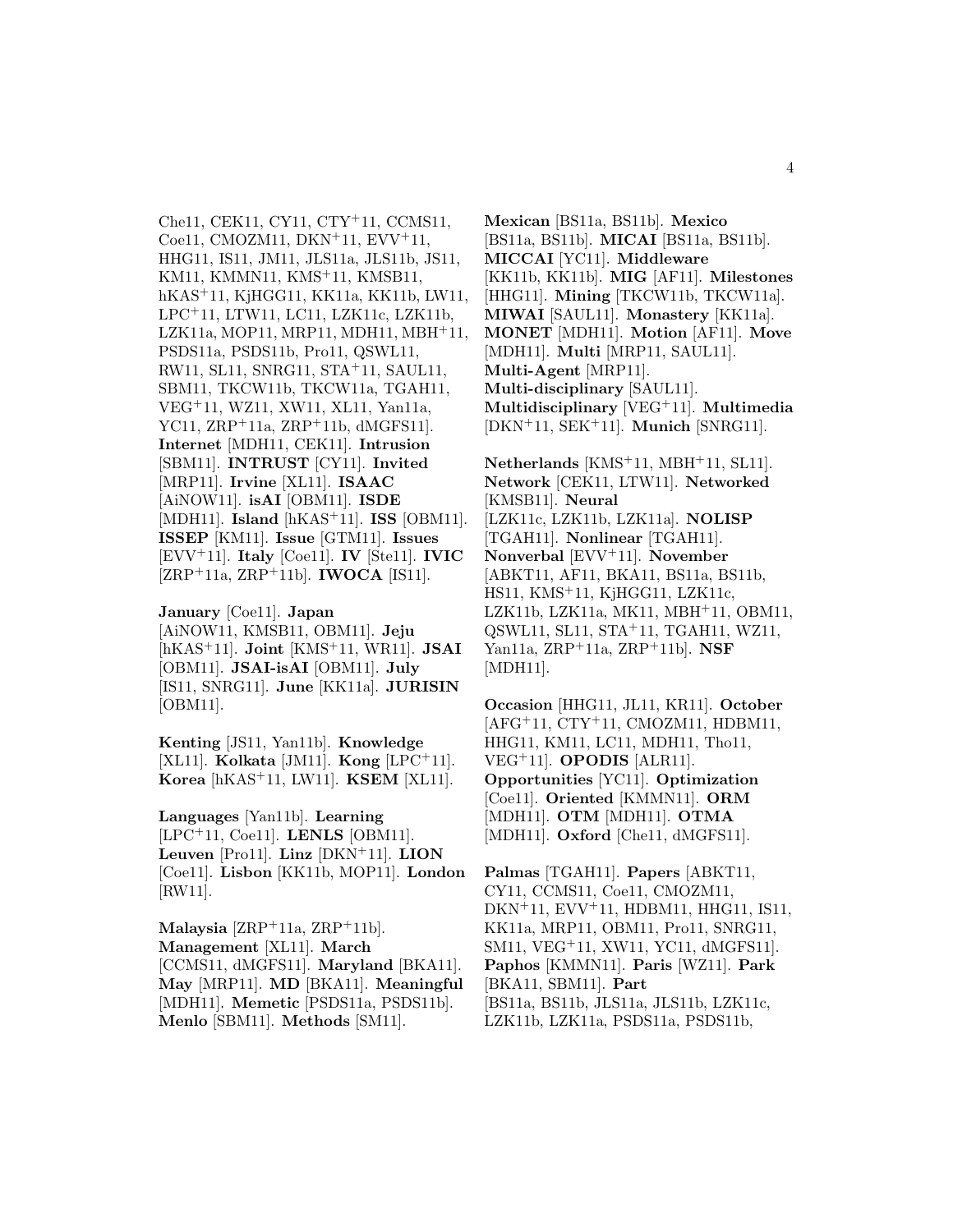TKCW11b, TKCW11a, ZRP<sup>+</sup>11a, ZRP<sup>+</sup>11b]. **Pattern** [MK11]. **Paulo** [SM11]. [KK11b]. **11.2** [Pro11]. **7.3** [HHG11]. **Perception** [VEG<sup>+</sup>11]. **PERFORM** [HHG11]. **Performance** [Ste11, Tho11, HHG11]. **Perspectives** [KM11]. **Perth** [WR11]. **Portugal** [HDBM11, KK11b, MOP11]. **Post** [Yan11a]. **Post-Quantum** [Yan11a]. **Posters** [MDH11]. **PQCrypto** [Yan11a]. **Practice** [KjHGG11]. **Pradesh** [PSDS11a, PSDS11b]. **PRIMA** [KjHGG11]. **Principle** [KjHGG11]. **Principles** [ALR11]. **Procedings** [JM11]. **Proceedings** [BS11a, BS11b, JLS11a, JLS11b, LZK11c, LZK11b, LZK11a, PSDS11a, PSDS11b, TKCW11b, TKCW11a, ZRP<sup>+</sup>11a, ZRP<sup>+</sup>11b, AF11, AFG<sup>+</sup>11, ALR11, AiNOW11, BKA11, BC11, Che11, CEK11, CTY<sup>+</sup>11, HS11, JS11, KM11, KMMN11, KMS<sup>+</sup>11, KMSB11, hKAS<sup>+</sup>11, KjHGG11, KK11b, LW11, LPC<sup>+</sup>11, LTW11, LC11, MOP11, MK11, MDH11, MBH<sup>+</sup>11, QSWL11, RW11, SL11, SSO<sup>+</sup>11, STA<sup>+</sup>11, SAUL11, SBM11, SLCT11, Tho11, TGAH11, WR11, WZ11, XL11, Yan11b, Yan11a]. **Processing** [CMOZM11, EVV<sup>+</sup>11, HDBM11, LZK11c, LZK11b, LZK11a, TGAH11]. **Programming** [Yan11b]. **Programs** [JS11]. **Progress** [BC11, MK11]. **Proofs** [JS11]. Protocols [CCMS11]. Pucón [MK11]. **Puebla** [BS11a, BS11b].

**Qinhuangdao** [LC11]. **Quality** [HS11]. **Quantum** [Yan11a]. **Query** [CTY<sup>+</sup>11].

**RAID** [SBM11]. **Randell** [JL11]. **Reasoning** [RW11]. **Recognition** [MK11, SLCT11]. **Reloaded** [dMGFS11]. **Republic** [KK11a]. **Research** [Pro11, RW11, ZRP<sup>+</sup>11a, ZRP<sup>+</sup>11b]. **Resolution** [HDBM11]. **Retirement** [KR11]. **Retrieval** [DKN<sup>+</sup>11, SSO<sup>+</sup>11]. **Revised** [ABKT11, CY11, CCMS11, CMOZM11,

DKN<sup>+</sup>11, EVV<sup>+</sup>11, HDBM11, HHG11, IS11, KK11a, MRP11, OBM11, Pro11, SNRG11, SM11, VEG<sup>+</sup>11, XW11, YC11, dMGFS11]. **Robotics** [JLS11a, JLS11b, MBH<sup>+</sup>11]. **Rome** [Coe11].

**Sanya** [LTW11]. **S˜ao** [SM11]. **SBMF** [SM11]. **Schools** [KM11]. **Science** [GTM11, KK11a, KR11, XL11]. **Second** [BKA11, CY11, KMS<sup>+</sup>11, LC11, MOP11, PSDS11a, PSDS11b, SL11, YC11, ZRP<sup>+</sup>11a, ZRP<sup>+</sup>11b]. **Security** [BKA11, JM11, LW11, LTW11, QSWL11, SEK<sup>+</sup>11, XW11, CCMS11]. **SeDeS** [MDH11]. **Selangor** [ZRP<sup>+</sup>11a, ZRP<sup>+</sup>11b]. **Selected** [ABKT11, CY11, CCMS11, Coe11, DKN<sup>+</sup>11, EVV<sup>+</sup>11, HDBM11, HHG11, IS11, MRP11, OBM11, Pro11, SNRG11, SM11, VEG<sup>+</sup>11, YC11, dMGFS11]. **SEMCCO** [PSDS11a, PSDS11b]. **Seminar** [CMOZM11]. **Seoul** [LW11]. **September** [EVV<sup>+</sup>11, MOP11, Pro11, RW11, SM11, SBM11, XW11, YC11]. **Serious** [MOP11]. **Service** [KMMN11]. **Service-Oriented** [KMMN11]. **SGDA** [MOP11]. **Shanghai** [LZK11c, LZK11b, LZK11a]. **Singapore** [CEK11]. **Situation** [KM11]. **Slovakia** [KM11]. **Smart** [Pro11]. **Social** [MBH<sup>+</sup>11]. **Societies** [SSO<sup>+</sup>11]. **Society** [HS11]. **Soft** [BS11b]. **Software** [WZ11]. **South** [LW11]. **Spain** [TGAH11]. **Special** [GTM11]. **Speech** [TGAH11]. **Storytelling** [STA<sup>+</sup>11]. **Sustaining** [ZRP<sup>+</sup>11a, ZRP<sup>+</sup>11b]. **Swarm** [PSDS11a, PSDS11b]. **SWWS** [MDH11]. **Symeon** [KR11]. **Symposium** [AiNOW11, SM11, SBM11, Yan11b]. **Systems** [ALR11, CY11, CTY<sup>+</sup>11, HHG11, JM11, KMSB11, MRP11, MDH11, WZ11, Yan11b].

**Taipei** [Yan11a]. **Taiwan** [JS11, Yan11b, Yan11a]. **TD0904** [VEG<sup>+</sup>11]. **Technology** [hKAS<sup>+</sup>11, SSO<sup>+</sup>11]. **Tepl´a** [KK11a]. **Testing** [WZ11]. **Theoretic**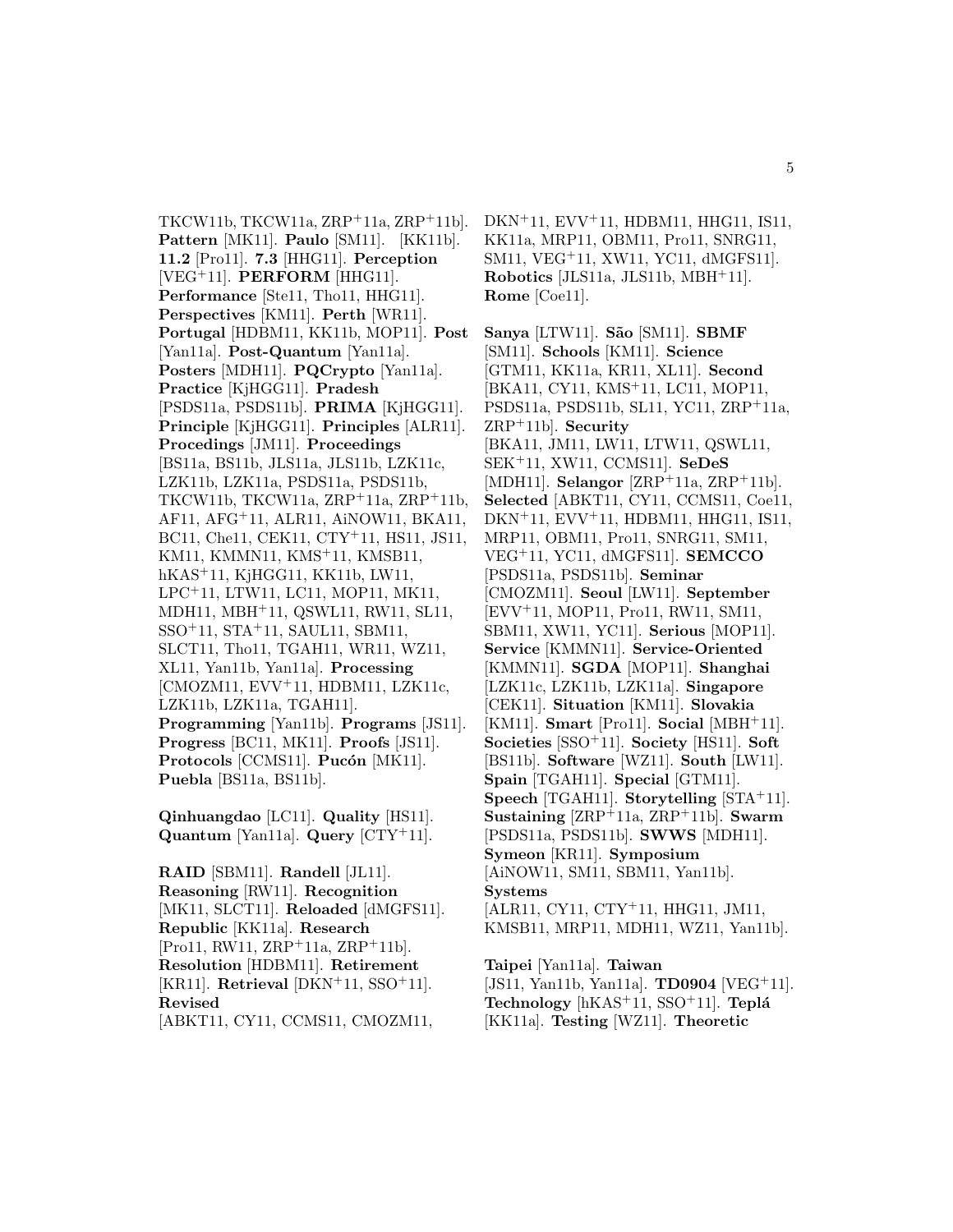[KK11a]. **Theory** [BKA11, LW11]. **Third** [hKAS<sup>+</sup>11, MBH<sup>+</sup>11]. **Time** [VEG<sup>+</sup>11]. **Tokyo** [OBM11]. **Toronto** [MRP11]. **Toulouse** [ALR11]. **Transactions** [GTM11, SEK<sup>+</sup>11, Ste11]. **Trends** [SAUL11]. **Triangulation** [GTM11]. **Trusted** [CY11].

**UK** [AF11, Che11, CCMS11, RW11, Tho11, dMGFS11]. **Understanding** [SL11]. **United** [SSO<sup>+</sup>11]. **USA** [BKA11, SBM11, XL11]. **USAB** [HS11]. **Usability** [HS11]. **USENIX** [KK11b].

**VADER** [MDH11]. **Vancouver** [AFG<sup>+</sup>11, STA<sup>+</sup>11]. **Verbal** [EVV<sup>+</sup>11]. **VI** [SEK<sup>+</sup>11]. **Victoria** [IS11]. **Video** [CMOZM11, CMOZM11]. **Vienna** [HHG11]. **Virtual** [YC11]. **Visakhapatnam** [PSDS11a, PSDS11b]. **Vision** [MK11]. **Visual**  $[ZRP^+11a, ZRP^+11b, ZRP^+11a, ZRP^+11b].$ **Voronoi** [GTM11].

**Wakamatsu** [KMSB11]. **Web** [LPC<sup>+</sup>11]. **Web-Based** [LPC<sup>+</sup>11]. **WG** [HHG11, KK11a, Pro11, WZ11]. **WINE** [CEK11]. **Wollongong** [KjHGG11]. **Workgroup** [HS11]. **Workshop** [CEK11, CCMS11, DKN<sup>+</sup>11, HHG11, IS11, KMSB11, KK11a, MRP11, SL11, SNRG11, SAUL11, Tho11, VEG<sup>+</sup>11, XW11, Yan11a, YC11, dMGFS11]. **Workshops** [MDH11, OBM11].

**XIV** [GTM11]. **XIX** [CCMS11].

**Yokohama** [AiNOW11].

# **References**

# **Akiyama:2011:CGG**

[ABKT11] Jin Akiyama, Jiang Bo, Mikio Kano, and Xuehou Tan, editors. Computational Geometry, Graphs and Applications: 9th International Conference, CGGA 2010, Dalian, China, November 3–6, Revised Selected Papers, volume 7033 of Lecture Notes in Computer Science. Springer-Verlag Inc., New York, NY, USA, 2011. CODEN LNCSD9. ISBN 3-642-24982-5. ISSN 0302- 9743 (print), 1611-3349 (electronic). URL http://www. springerlink.com/content/ 978-3-642-24982-2.

## **Allbeck:2011:MGI**

[AF11] Jan M. Allbeck and Petros Faloutsos, editors. Motion in Games: 4th International Conference, MIG 2011, Edinburgh, UK, November 13– 15. Proceedings, volume 7060 of Lecture Notes in Computer Science. Springer-Verlag Inc., New York, NY, USA, 2011. CODEN LNCSD9. ISBN 3-642-25089-0. ISSN 0302- 9743 (print), 1611-3349 (electronic). URL http://www. springerlink.com/content/ 978-3-642-25089-7.

### **Anacleto:2011:ECI**

[AFG<sup>+</sup>11] Junia Coutinho Anacleto, Sidney Fels, Nicholas Graham, Bill Kapralos, Magy Saif El-Nasr, and et al, editors. Entertainment Computing — ICEC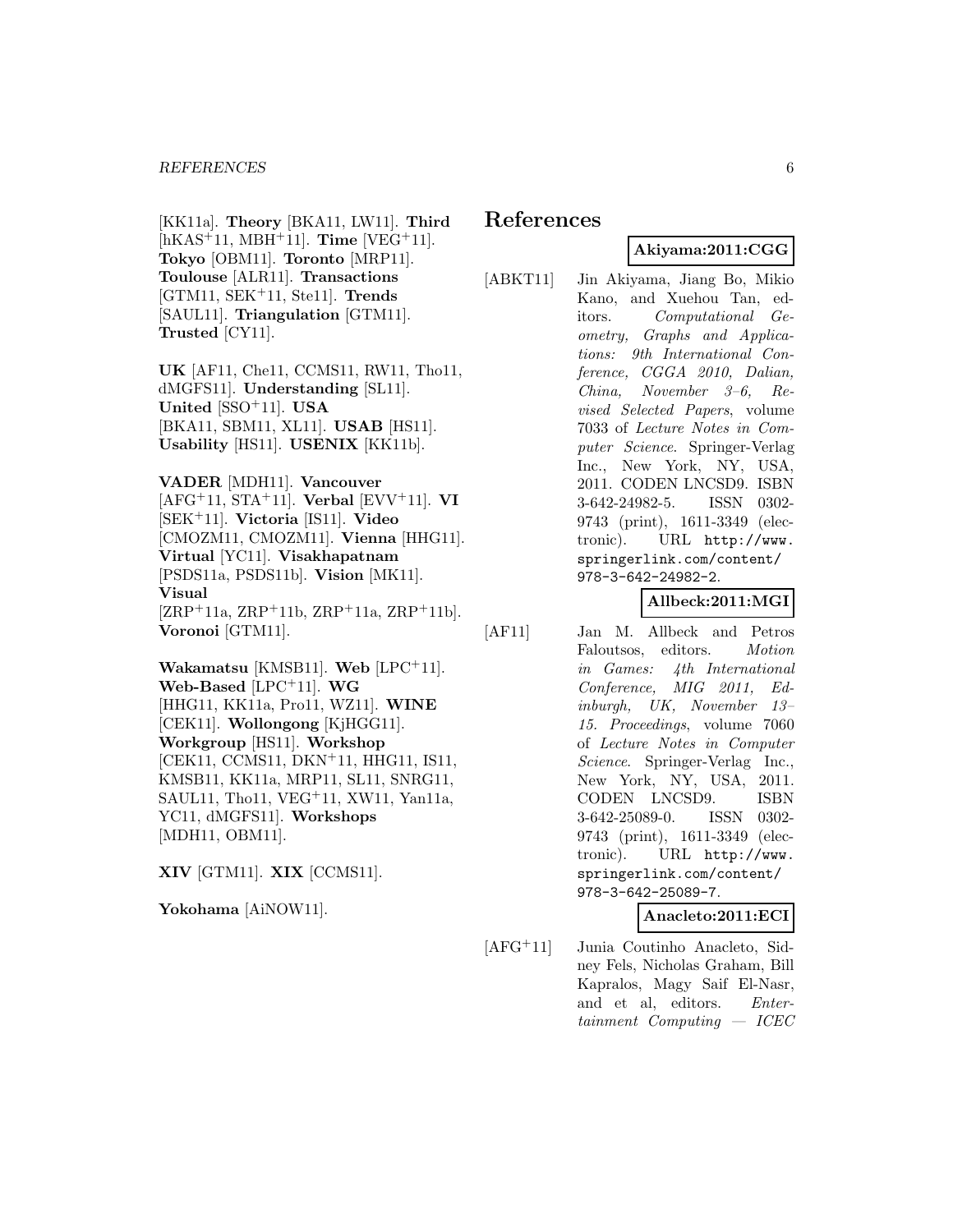#### *REFERENCES* 7

2011: 10th International Conference, ICEC 2011, Vancouver, Canada, October 5–8. Proceedings, volume 6972 of Lecture Notes in Computer Science. Springer-Verlag Inc., New York, NY, USA, 2011. CO-DEN LNCSD9. ISBN 3- 642-24499-8. ISSN 0302- 9743 (print), 1611-3349 (electronic). URL http://www. springerlink.com/content/ 978-3-642-24499-5.

#### **Asano:2011:ACI**

[AiNOW11] Takao Asano, Shin ichi Nakano, Yoshio Okamoto, and Osamu Watanabe, editors. Algorithms and Computation: 22nd International Symposium, ISAAC 2011, Yokohama, Japan, December 5–8. Proceedings, volume 7074 of Lecture Notes in Computer Science. Springer-Verlag Inc., New York, NY, USA, 2011. CODEN LNCSD9. ISBN 3-642-25590-6. ISSN 0302- 9743 (print), 1611-3349 (electronic). URL http://www. springerlink.com/content/ 978-3-642-25590-8.

# **Anta:2011:PDS**

[ALR11] Antonio Fernàndez Anta, Giuseppe Lipari, and Matthieu Roy, editors. Principles of Distributed Systems: 15th International Conference, OPODIS 2011, Toulouse, France, December 13–16. Proceedings, volume 7109 of Lecture Notes in Computer Science. Springer-Verlag Inc., New York, NY, USA, 2011. CODEN LNCSD9.

ISBN 3-642-25872-7. ISSN 0302- 9743 (print), 1611-3349 (electronic). URL http://www. springerlink.com/content/ 978-3-642-25872-5.

#### **Bernstein:2011:PCI**

[BC11] Daniel J. Bernstein and Sanjit Chatterjee, editors. Progress in Cryptology — INDOCRYPT 2011: 12th International Conference on Cryptology in India, Chennai, India, December 11–14. Proceedings, volume 7107 of Lecture Notes in Computer Science. Springer-Verlag Inc., New York, NY, USA, 2011. CODEN LNCSD9. ISBN 3-642-25577-9. ISSN 0302- 9743 (print), 1611-3349 (electronic). URL http://www. springerlink.com/content/ 978-3-642-25577-9.

## **Baras:2011:DGT**

[BKA11] John S. Baras, Jonathan Katz, and Eitan Altman, editors. Decision and Game Theory for Security: Second International Conference, GameSec 2011, College Park, MD, Maryland, USA, November 14–15. Proceedings, volume 7037 of Lecture Notes in Computer Science. Springer-Verlag Inc., New York, NY, USA, 2011. CO-DEN LNCSD9. ISBN 3- 642-25279-6. ISSN 0302- 9743 (print), 1611-3349 (electronic). URL http://www. springerlink.com/content/ 978-3-642-25279-2.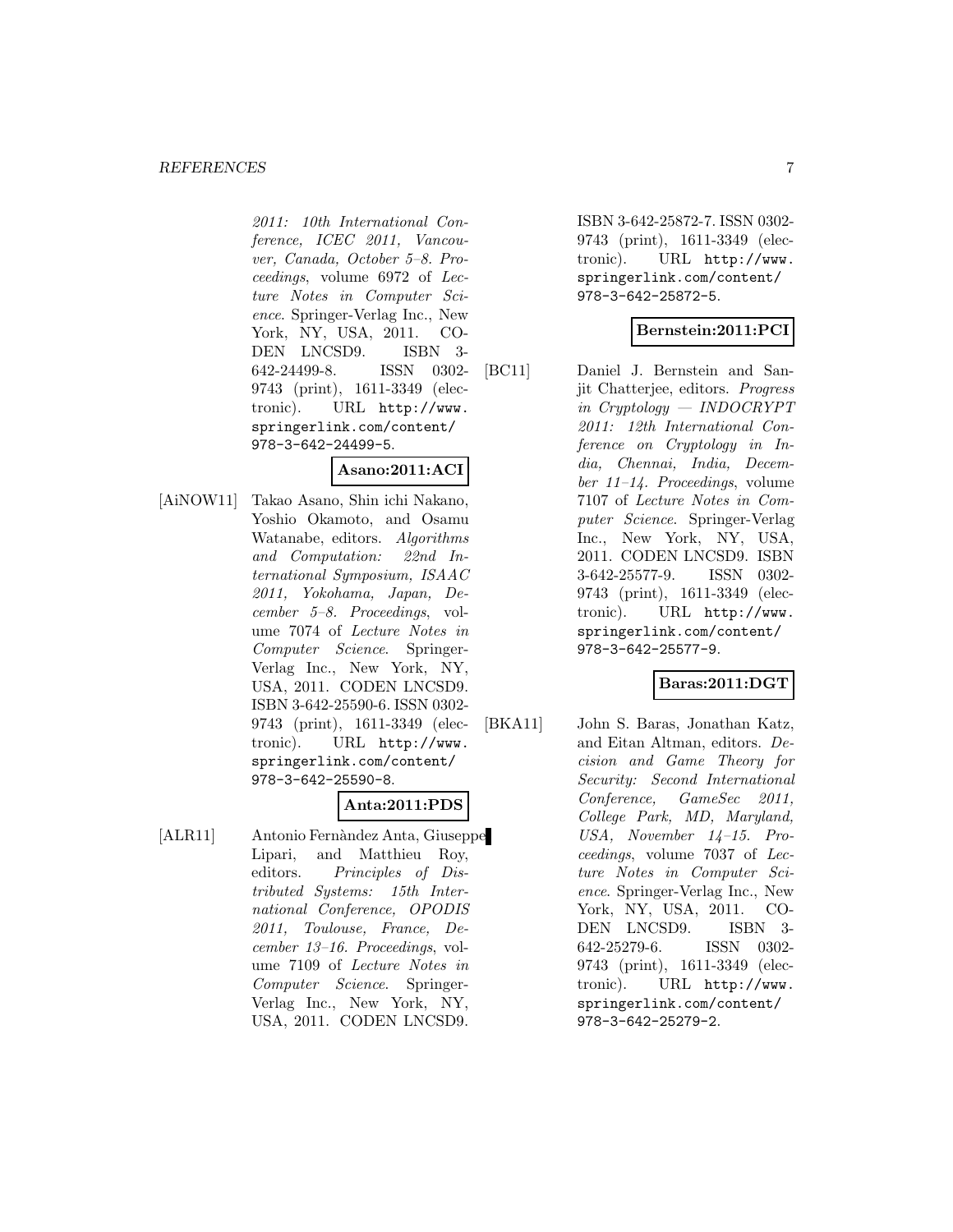#### **Batyrshin:2011:AAI**

[BS11a] Ildar Batyrshin and Grigori Sidorov, editors. Advances in Artificial Intelligence: 10th Mexican International Conference on Artificial Intelligence, MICAI 2011, Puebla, Mexico, November  $26$  — December 4, 2011, Proceedings, Part I, volume 7094 of Lecture Notes in Computer Science. Springer-Verlag Inc., New York, NY, USA, 2011. CODEN LNCSD9. ISBN 3-642-25323-7. ISSN 0302- 9743 (print), 1611-3349 (electronic). URL http://www. springerlink.com/content/ 978-3-642-25323-2.

#### **Batyrshin:2011:ASC**

- 
- [BS11b] Ildar Batyrshin and Grigori Sidorov, editors. Advances in Soft Computing: 10th Mexican International Conference on Artificial Intelligence, MICAI 2011, Puebla, Mexico, Novem $ber 26 - December 4, 2011,$ Proceedings, Part II, volume 7095 of Lecture Notes in Computer Science. Springer-Verlag Inc., New York, NY, USA, 2011. CODEN LNCSD9. ISBN 3-642-25329-6. ISSN 0302- 9743 (print), 1611-3349 (electronic). URL http://www. springerlink.com/content/ 978-3-642-25329-4.

#### **Christianson:2011:SPX**

[CCMS11] Bruce Christianson, Bruno Crispo, James Malcolm, and Frank Stajano, editors. Security Protocols XIX: 19th In-

ternational Workshop, Cambridge, UK, March 28–30, Revised Selected Papers, volume 7114 of Lecture Notes in Computer Science. Springer-Verlag Inc., New York, NY, USA, 2011. CODEN LNCSD9. ISBN 3-642-25866-2. ISSN 0302- 9743 (print), 1611-3349 (electronic). URL http://www. springerlink.com/content/ 978-3-642-25866-4.

# **Chen:2011:INE**

[CEK11] Ning Chen, Edith Elkind, and Elias Koutsoupias, editors. Internet and Network Economics: 7th International Workshop, WINE 2011, Singapore, December 11–14. Proceedings, volume 7090 of Lecture Notes in Computer Science. Springer-Verlag Inc., New York, NY, USA, 2011. CODEN LNCSD9. ISBN 3-642-25509-4. ISSN 0302- 9743 (print), 1611-3349 (electronic). URL http://www. springerlink.com/content/ 978-3-642-25509-0.

### **Chen:2011:CCI**

[Che11] Liqun Chen, editor. Cryptography and Coding: 13th IMA International Conference, IMACC 2011, Oxford, UK, December 12–15. Proceedings, volume 7089 of Lecture Notes in Computer Science. Springer-Verlag Inc., New York, NY, USA, 2011. CODEN LNCSD9. ISBN 3-642-25515-9. ISSN 0302- 9743 (print), 1611-3349 (electronic). URL http://www.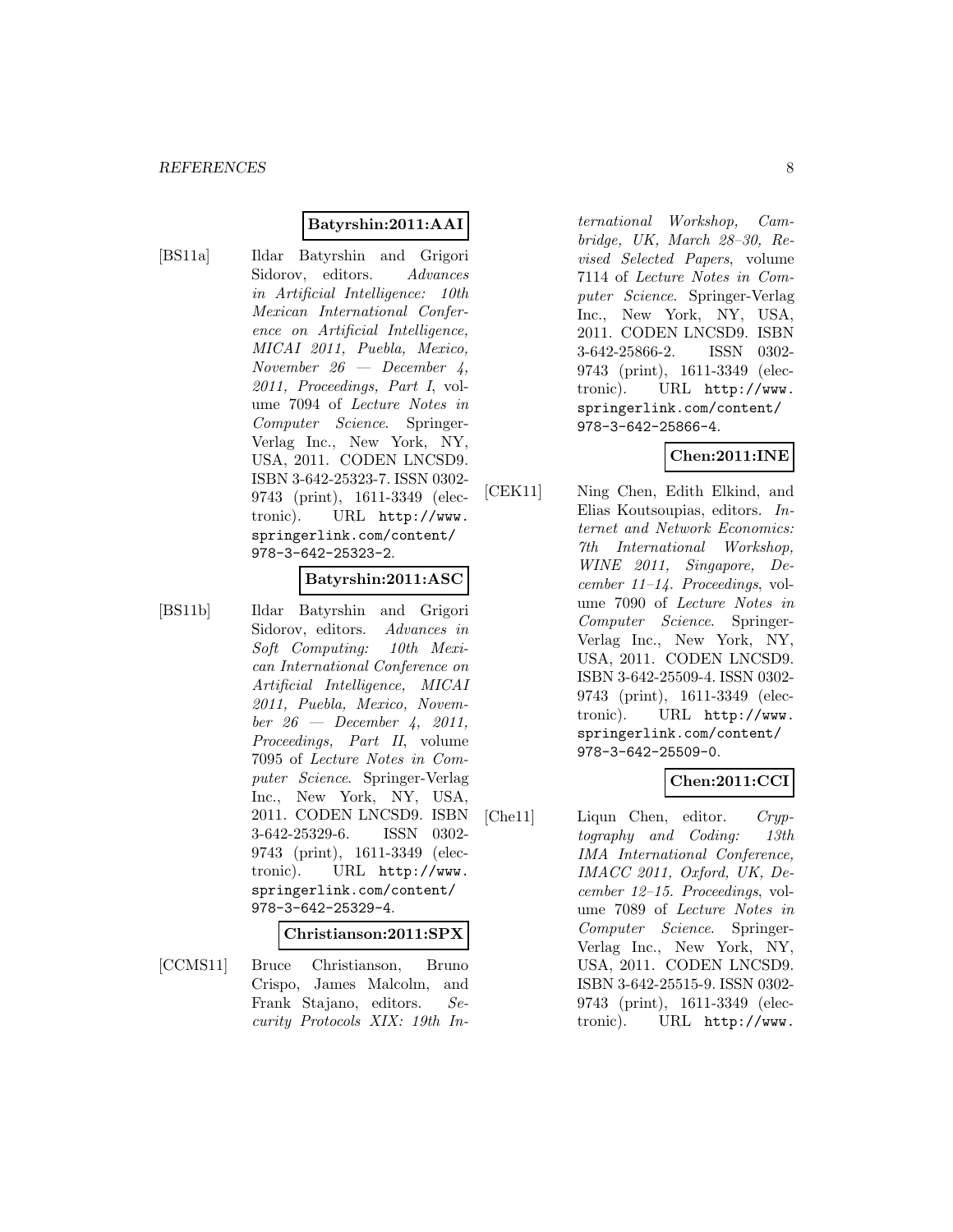springerlink.com/content/ 978-3-642-25515-1.

#### **Cremers:2011:VPC**

[CMOZM11] Daniel Cremers, Marcus Magnor, Martin R. Oswald, and Lihi Zelnik-Manor, editors. Video Processing and Computational Video: International Seminar, Dagstuhl Castle, Germany, October 10–15. Revised Papers, volume 7082 of Lecture Notes in Computer Science. Springer-Verlag Inc., New York, NY, USA, 2011. CODEN LNCSD9. ISBN 3-642-24869-1. ISSN 0302- 9743 (print), 1611-3349 (electronic). URL http://www. springerlink.com/content/ 978-3-642-24869-6.

#### **Coello:2011:LIO**

[Coe11] Carlos A. Coello Coello, editor. Learning and Intelligent Optimization: 5th International Conference, LION 5, Rome, Italy, January 17– 21. Selected Papers, volume 6683 of Lecture Notes in Computer Science. Springer-Verlag Inc., New York, NY, USA, 2011. CODEN LNCSD9. ISBN 3-642-25565-5. ISSN 0302- 9743 (print), 1611-3349 (electronic). URL http://www. springerlink.com/content/ 978-3-642-25565-6.

#### **Christiansen:2011:FQA**

[CTY<sup>+</sup>11] Henning Christiansen, Guy De Tré, Adnan Yazici, Slawomir Zadrozny, Troels Andreasen, and et al, editors. Flexible Query Answering Systems: 9th In-

ternational Conference, FQAS 2011, Ghent, Belgium, October 26–28 Proceedings, volume 7022 of Lecture Notes in Computer Science. Springer-Verlag Inc., New York, NY, USA, 2011. CODEN LNCSD9. ISBN 3-642-24763-6. ISSN 0302- 9743 (print), 1611-3349 (electronic). URL http://www. springerlink.com/content/ 978-3-642-24763-7.

# **Chen:2011:TSS**

[CY11] Liqun Chen and Moti Yung, editors. Trusted Systems: Second International Conference, INTRUST 2010, Beijing, China, December 13–15, Revised Selected Papers, volume 6802 of Lecture Notes in Computer Science. Springer-Verlag Inc., New York, NY, USA, 2011. CODEN LNCSD9. ISBN 3-642-25282-6. ISSN 0302- 9743 (print), 1611-3349 (electronic). URL http://www. springerlink.com/content/ 978-3-642-25282-2.

#### **Detyniecki:2011:AMR**

[DKN<sup>+</sup>11] Marcin Detyniecki, Peter Knees, Andreas Nürnberger, Markus Schedl, and Sebastian Stober, editors. Adaptive Multimedia Retrieval. Context, Exploration, and Fusion: 8th International Workshop, AMR 2010, Linz, Austria, August 17–18, Revised Selected Papers, volume 6817 of Lecture Notes in Computer Science. Springer-Verlag Inc., New York, NY, USA, 2011. CODEN LNCSD9.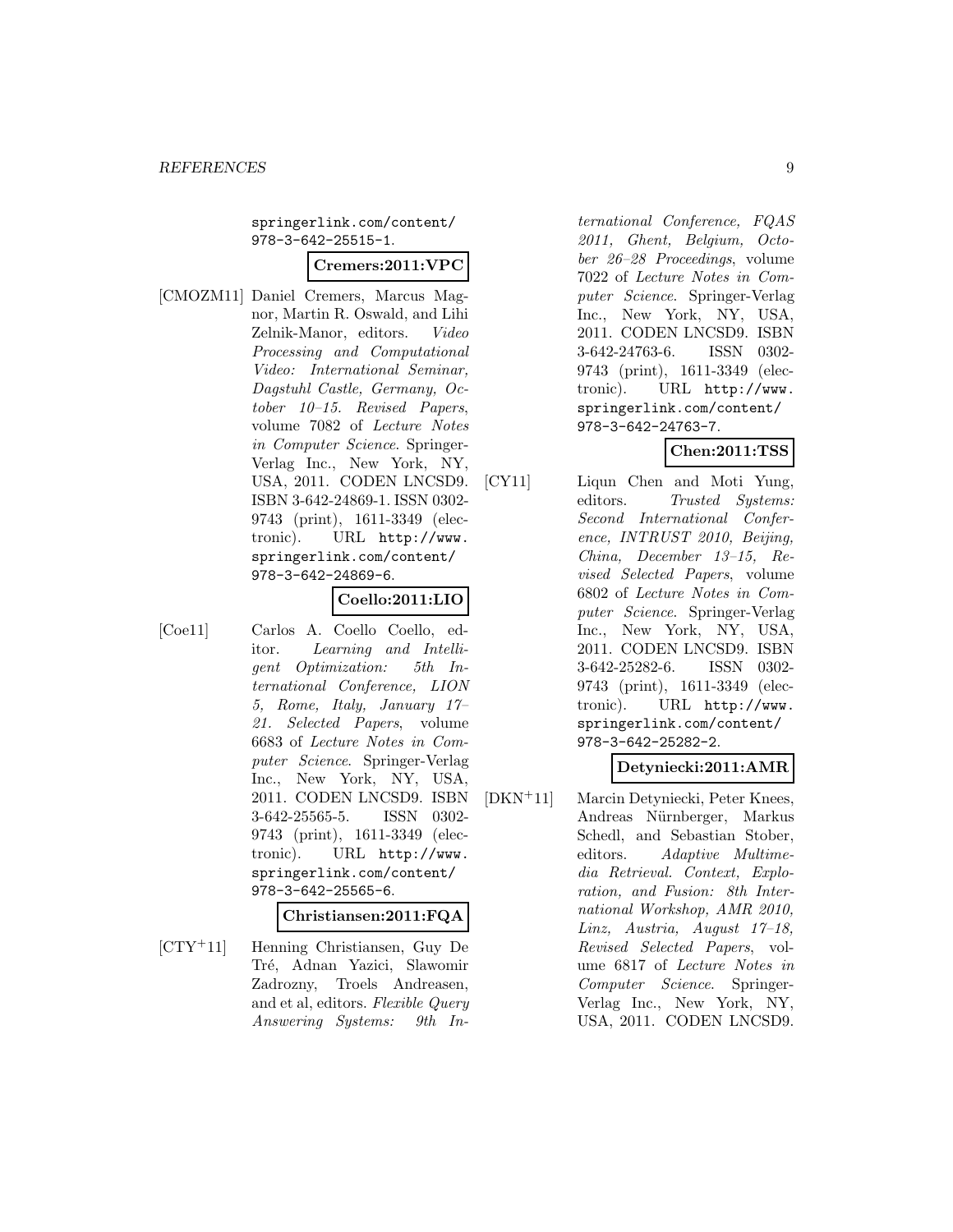ISBN 3-642-27168-5. ISSN 0302- 9743 (print), 1611-3349 (electronic). URL http://www. springerlink.com/content/ 978-3-642-27168-7.

#### **deMoor:2011:DRF**

[dMGFS11] Oege de Moor, Georg Gottlob, Tim Furche, and Andrew Sellers, editors. Datalog Reloaded: First International Workshop, Datalog 2010, Oxford, UK, March 16–19. Revised Selected Papers, volume 6702 of Lecture Notes in Computer Science. Springer-Verlag Inc., New York, NY, USA, 2011. CODEN LNCSD9. ISBN 3-642-24205-7. ISSN 0302- 9743 (print), 1611-3349 (electronic). URL http://www. springerlink.com/content/ 978-3-642-24205-2.

### **Esposito:2011:AVN**

[EVV<sup>+</sup>11] Anna Esposito, Alessandro Vinciarelli, Klára Vicsi, Catherine Pelachaud, and Anton Nijholt, editors. Analysis of Verbal and Nonverbal Communication and Enactment. The Processing Issues: COST 2102 International Conference, Budapest, Hungary, September 7– 10, Revised Selected Papers, volume 6800 of Lecture Notes in Computer Science. Springer-Verlag Inc., New York, NY, USA, 2011. CODEN LNCSD9. ISBN 3-642-25774-7. ISSN 0302- 9743 (print), 1611-3349 (electronic). URL http://www. springerlink.com/content/ 978-3-642-25774-2.

# **Gavrilova:2011:TCS**

[GTM11] Marina L. Gavrilova, C. J. Kenneth Tan, and Mir Abolfazl Mostafavi, editors. Transactions on Computational Science XIV: Special Issue on Voronoi Diagrams and Delaunay Triangulation, volume 6970 of Lecture Notes in Computer Science. Springer-Verlag Inc., New York, NY, USA, 2011. CODEN LNCSD9. ISBN 3- 642-25248-6. ISSN 0302-9743 (print), 1611-3349 (electronic). ???? pp. URL http://www. springerlink.com/content/ 978-3-642-25248-8.

### **Hendrickx:2011:APA**

[HDBM11] Iris Hendrickx, Sobha Lalitha Devi, António Branco, and Ruslan Mitkov, editors. Anaphora Processing and Applications: 8th Discourse Anaphora and Anaphor Resolution Colloquium, DAARC 2011, Faro, Portugal, October 6–7. Revised Selected Papers, volume 7099 of Lecture Notes in Computer Science. Springer-Verlag Inc., New York, NY, USA, 2011. CODEN LNCSD9. ISBN 3-642-25916-2. ISSN 0302- 9743 (print), 1611-3349 (electronic). URL http://www. springerlink.com/content/ 978-3-642-25916-6.

# **Hummel:2011:PEC**

[HHG11] Karin Anna Hummel, Helmut Hlavacs, and Wilfried Gansterer, editors. Performance Evaluation of Computer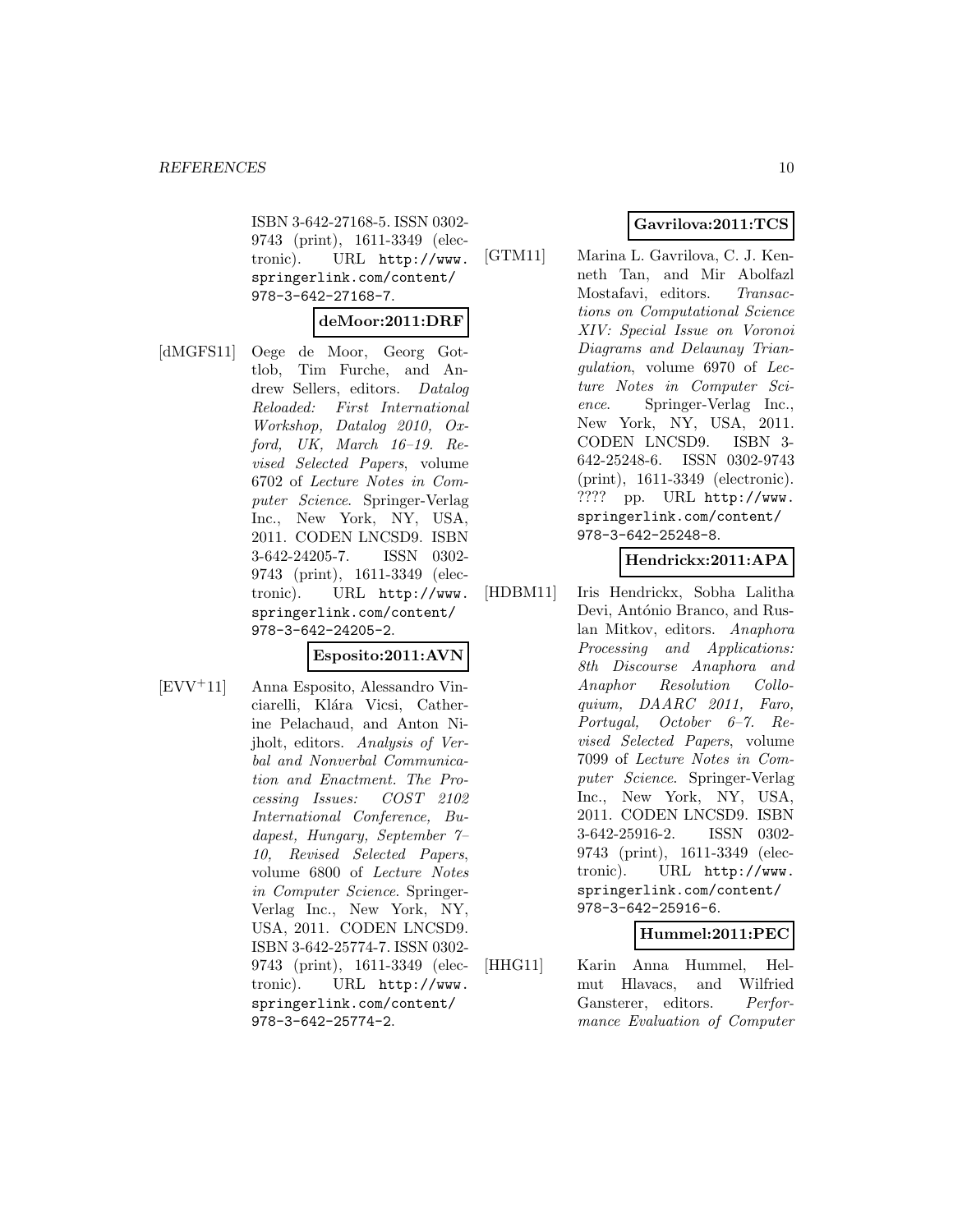and Communication Systems. Milestones and Future Challenges: IFIP WG 6.3/7.3 International Workshop, PERFORM 2010, in Honor of Günter Haring on the Occasion of His Emeritus Celebration, Vienna, Austria, October 14–16, Revised Selected Papers, volume 6821 of Lecture Notes in Computer Science. Springer-Verlag Inc., New York, NY, USA, 2011. CODEN LNCSD9. ISBN 3-642-25574-4. ISSN 0302- 9743 (print), 1611-3349 (electronic). URL http://www. springerlink.com/content/ 978-3-642-25574-8.

# **Kim:2011:FGI**

[hKAS<sup>+</sup>11] Tai hoon Kim, Hojjat Adeli, Dominik Slezak, Frode Eika Sandnes, Xiaofeng Song, and et al, editors. Future Generation Information Technology: Third International Conference, FGIT 2011 in Conjunction with GDC 2011, Jeju Island, Korea, December 8–10. Proceedings, volume 7105 of Lecture Notes in Computer Science. Springer-Verlag Inc., New York, NY, USA, 2011. CODEN LNCSD9. ISBN 3-642-27141-3. ISSN 0302- 9743 (print), 1611-3349 (electronic). URL http://www. springerlink.com/content/ 978-3-642-27141-0.

#### **Holzinger:2011:IQH**

[HS11] Andreas Holzinger and Klaus-Martin Simonic, editors. Information Quality in e-Health: 7th Conference of the Workgroup

Human-Computer Interaction and Usability Engineering of the Austrian Computer Society, USAB 2011, Graz, Austria, November 25–26. Proceedings, volume 7058 of Lecture Notes in Computer Science. Springer-Verlag Inc., New York, NY, USA, 2011. CODEN LNCSD9. ISBN 3-642-25363-6. ISSN 0302- 9743 (print), 1611-3349 (electronic). URL http://www. springerlink.com/content/ 978-3-642-25363-8.

#### **Iliopoulos:2011:CAI**

[IS11] Costas S. Iliopoulos and William F. Smyth, editors. Combinatorial Algorithms: 22nd International Workshop, IWOCA 2011, Victoria, BC, Canada, July 20– 22, Revised Selected Papers, volume 7056 of Lecture Notes in Computer Science. Springer-Verlag Inc., New York, NY, USA, 2011. CODEN LNCSD9. ISBN 3-642-25010-6. ISSN 0302- 9743 (print), 1611-3349 (electronic). URL http://www. springerlink.com/content/ 978-3-642-25010-1.

## **Jones:2011:DHC**

[JL11] Cliff B. Jones and John L. Lloyd, editors. Dependable and Historic Computing: Essays Dedicated to Brian Randell on the Occasion of His 75th Birthday, volume 6875 of Lecture Notes in Computer Science. Springer-Verlag Inc., New York, NY, USA, 2011. CODEN LNCSD9. ISBN 3-642-24540-4, 3-642-24541-2 (e-book). ISSN 0302-9743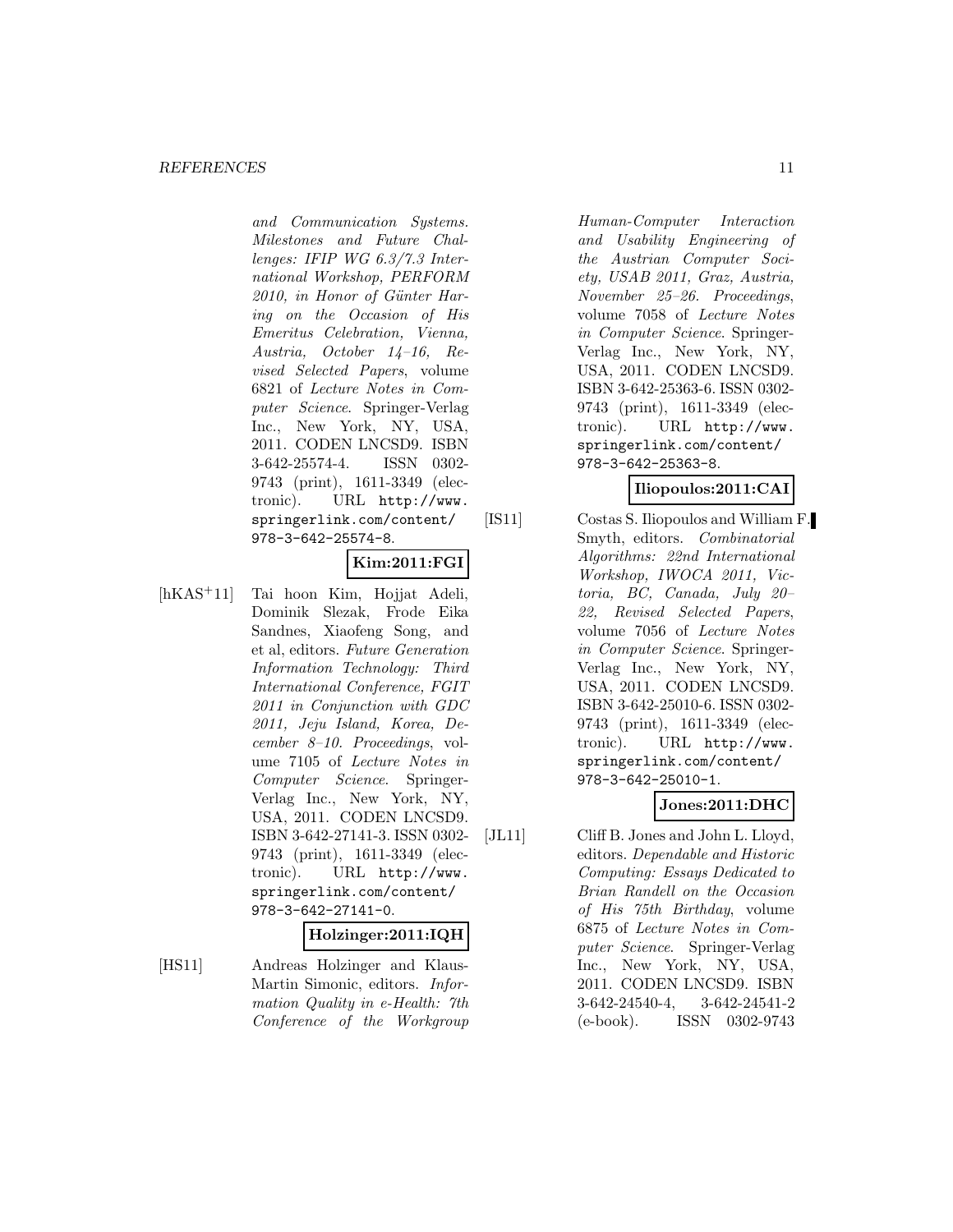(print), 1611-3349 (electronic). ???? pp. URL http://www. springerlink.com/content/ 978-3-642-24540-4.

#### **Jeschke:2011:IRAa**

[JLS11a] Sabina Jeschke, Honghai Liu, and Daniel Schilberg, editors. Intelligent Robotics and Applications: 4th International Conference, ICIRA 2011, Aachen, Germany, December 6–8, Proceedings, Part I, volume 7101 of Lecture Notes in Computer Science. Springer-Verlag Inc., New York, NY, USA, 2011. CODEN LNCSD9. ISBN 3-642-25485-3. ISSN 0302- 9743 (print), 1611-3349 (electronic). URL http://www. springerlink.com/content/ 978-3-642-25485-7.

### **Jeschke:2011:IRAb**

[JLS11b] Sabina Jeschke, Honghai Liu, and Daniel Schilberg, editors. Intelligent Robotics and Applications: 4th International Conference, ICIRA 2011, Aachen, Germany, December 6–8, Proceedings, Part II, volume 7102 of Lecture Notes in Computer Science. Springer-Verlag Inc., New York, NY, USA, 2011. CODEN LNCSD9. ISBN 3-642-25488-8. ISSN 0302- 9743 (print), 1611-3349 (electronic). URL http://www. springerlink.com/content/ 978-3-642-25488-8.

# **Jajodia:2011:ISS**

[JM11] Sushil Jajodia and Chandan Mazumdar, editors. Informa-

tion Systems Security: 7th International Conference, ICISS 2011, Kolkata, India, December 15–19, Procedings, volume 7093 of Lecture Notes in Computer Science. Springer-Verlag Inc., New York, NY, USA, 2011. CODEN LNCSD9. ISBN 3-642-25559-0. ISSN 0302- 9743 (print), 1611-3349 (electronic). URL http://www. springerlink.com/content/ 978-3-642-25559-5.

## **Jouannaud:2011:CPP**

[JS11] Jean-Pierre Jouannaud and Zhong Shao, editors. Certified Programs and Proofs: First International Conference, CPP 2011, Kenting, Taiwan, December 7–9. Proceedings, volume 7086 of Lecture Notes in Computer Science. Springer-Verlag Inc., New York, NY, USA, 2011. CODEN LNCSD9. ISBN 3-642-25378-4. ISSN 0302- 9743 (print), 1611-3349 (electronic). URL http://www. springerlink.com/content/ 978-3-642-25378-2.

### **Kinny:2011:APA**

[KjHGG11] David Kinny, Jane Yung jen Hsu, Guido Governatori, and Aditya K. Ghose, editors. Agents in Principle, Agents in Practice: 14th International Conference, PRIMA 2011, Wollongong, Australia, November 16–18. Proceedings, volume 7047 of Lecture Notes in Computer Science. Springer-Verlag Inc., New York, NY, USA, 2011. CODEN LNCSD9. ISBN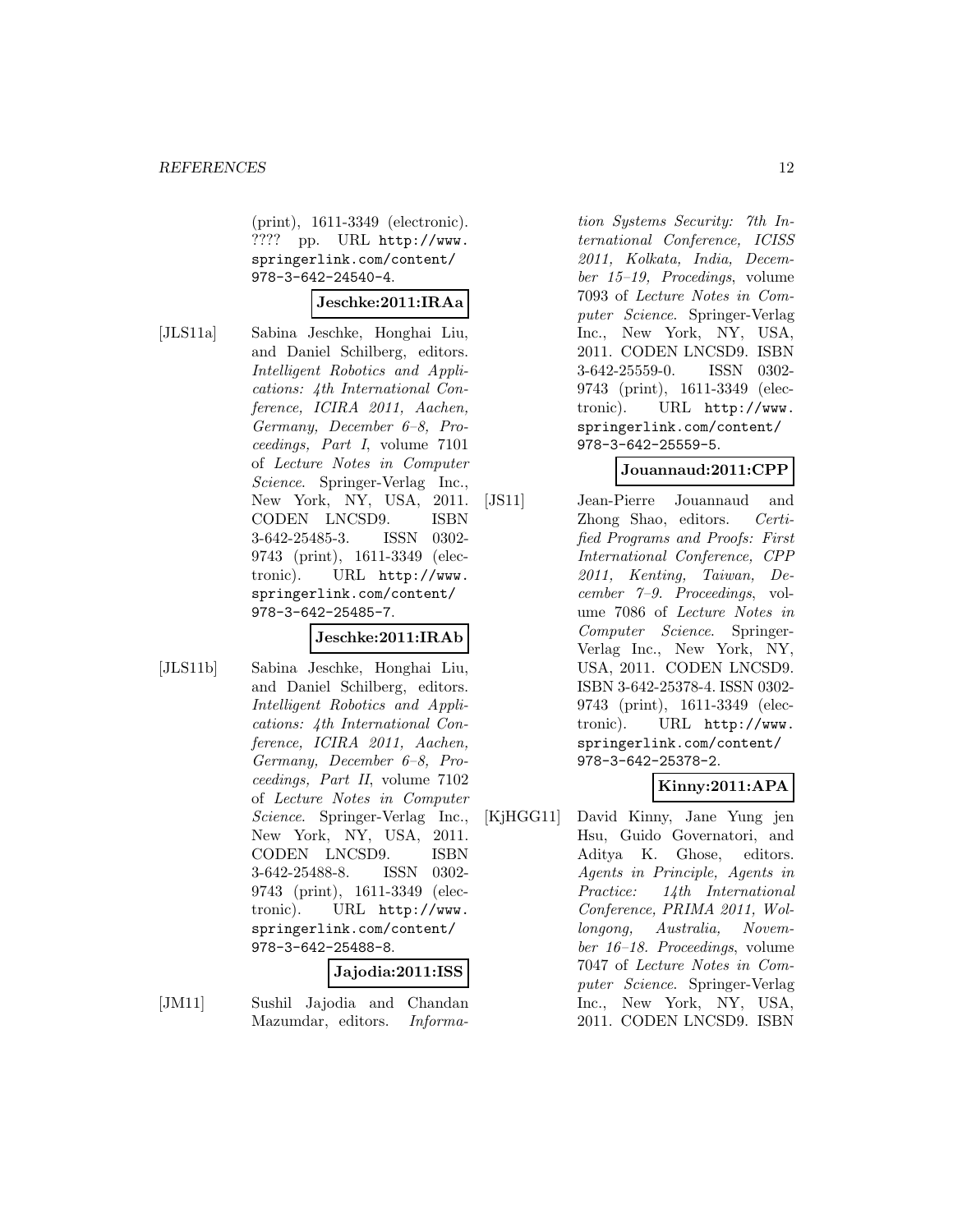3-642-25043-2. ISSN 0302- 9743 (print), 1611-3349 (electronic). URL http://www. springerlink.com/content/ 978-3-642-25043-9.

#### **Kolman:2011:GTC**

[KK11a] Petr Kolman and Jan Kratochvíl, editors. Graph-Theoretic Concepts in Computer Science: 37th International Workshop, WG 2011, Teplá Monastery, Czech Republic, June 21–24. Revised Papers, volume 6986 of Lecture Notes in Computer Science. Springer-Verlag Inc., New York, NY, USA, 2011. CODEN LNCSD9. ISBN 3-642-25869-7. ISSN 0302- 9743 (print), 1611-3349 (electronic). URL http://www. springerlink.com/content/ 978-3-642-25869-5.

# **Kon:2011:MAI**

[KK11b] Fabio Kon and Anne-Marie Kermarrec, editors. *Middleware* 2011: ACM/ IFIP/ USENIX 12th International Middleware Conference, Lisbon, Portugal, December 12–16. Proceedings, volume 7049 of Lecture Notes in Computer Science. Springer-Verlag Inc., New York, NY, USA, 2011. CODEN LNCSD9. ISBN 3-642-25820-4. ISSN 0302- 9743 (print), 1611-3349 (electronic). URL http://www. springerlink.com/content/ 978-3-642-25820-6.

# **Kalas:2011:ISC**

[KM11] Ivan Kalas and Roland T. Mittermeir, editors. Informatics

in Schools. Contributing to 21st Century Education: 5th International Conference on Informatics in Schools: Situation, Evolution and Perspectives, IS-SEP 2011, Bratislava, Slovakia, October 26–29. Proceedings, volume 7013 of Lecture Notes in Computer Science. Springer-Verlag Inc., New York, NY, USA, 2011. CODEN LNCSD9. ISBN 3-642-24721-0. ISSN 0302- 9743 (print), 1611-3349 (electronic). URL http://www. springerlink.com/content/ 978-3-642-24721-7.

## **Kappel:2011:SOC**

[KMMN11] Gerti Kappel, Zakaria Maamar, and Hamid R. Motahari-Nezhad, editors. Service-Oriented Computing: 9th International Conference, ICSOC 2011, Paphos, Cyprus, December 5–8 Proceedings, volume 7084 of Lecture Notes in Computer Science. Springer-Verlag Inc., New York, NY, USA, 2011. CODEN LNCSD9. ISBN 3-642-25534-5. ISSN 0302- 9743 (print), 1611-3349 (electronic). URL http://www. springerlink.com/content/ 978-3-642-25534-2.

## **Keyson:2011:AIS**

[KMS<sup>+</sup>11] David V. Keyson, Mary Lou Maher, Norbert Streitz, Adrian Cheok, Juan Carlos Augusto, and et al, editors. Ambient Intelligence: Second International Joint Conference on AmI 2011, Amsterdam, The Netherlands, November 16–18. Proceedings,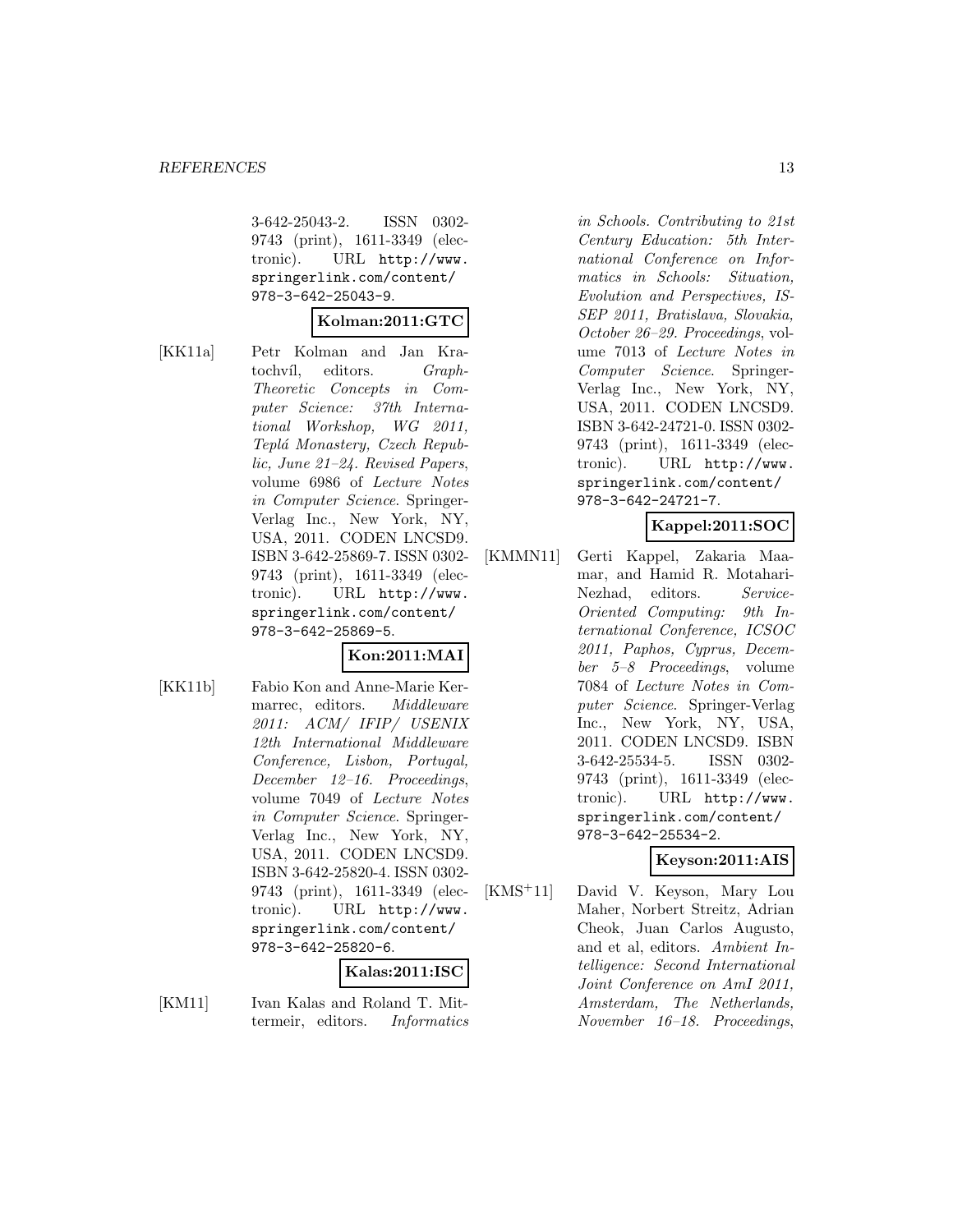volume 7040 of Lecture Notes in Computer Science. Springer-Verlag Inc., New York, NY, USA, 2011. CODEN LNCSD9. ISBN 3-642-25166-8. ISSN 0302- 9743 (print), 1611-3349 (electronic). URL http://www. springerlink.com/content/ 978-3-642-25166-5.

## **Kikuchi:2011:DNI**

[KMSB11] Shinji Kikuchi, Aastha Madaan, Shelly Sachdeva, and Subhash Bhalla, editors. Databases in Networked Information Systems: 7th International Workshop, DNIS 2011, Aizu-Wakamatsu, Japan, December 12–14. Proceedings, volume 7108 of Lecture Notes in Computer Science. Springer-Verlag Inc., New York, NY, USA, 2011. CO-DEN LNCSD9. ISBN 3- 642-25730-5. ISSN 0302- 9743 (print), 1611-3349 (electronic). URL http://www. springerlink.com/content/ 978-3-642-25730-8.

### **Kuich:2011:AFC**

[KR11] Werner Kuich and George Rahonis, editors. Algebraic Foundations in Computer Science: Essays Dedicated to Symeon Bozapalidis on the Occasion of His Retirement, volume 7020 of Lecture Notes in Computer Science. Springer-Verlag Inc., New York, NY, USA, 2011. CODEN LNCSD9. ISBN 3- 642-24896-9. ISSN 0302-9743 (print), 1611-3349 (electronic). ???? pp. URL http://www.

springerlink.com/content/ 978-3-642-24896-2.

## **Liu:2011:ICA**

[LC11] Baoxiang Liu and Chunlai Chai, editors. Information Computing and Applications: Second International Conference, ICICA 2011, Qinhuangdao, China, October 28–31. Proceedings, volume 7030 of Lecture Notes in Computer Science. Springer-Verlag Inc., New York, NY, USA, 2011. CODEN LNCSD9. ISBN 3-642-25254-0. ISSN 0302- 9743 (print), 1611-3349 (electronic). URL http://www. springerlink.com/content/ 978-3-642-25254-9.

# **Leung:2011:AWB**

[LPC<sup>+</sup>11] Howard Leung, Elvira Popescu, Yiwei Cao, Rynson W. H. Lau, and Wolfgang Nejdl, editors. Advances in Web-Based Learn $ing - ICWL$  2011: 10th International Conference, Hong Kong, China, December 8– 10. Proceedings, volume 7048 of Lecture Notes in Computer Science. Springer-Verlag Inc., New York, NY, USA, 2011. CODEN LNCSD9. ISBN 3-642-25812-3. ISSN 0302- 9743 (print), 1611-3349 (electronic). URL http://www. springerlink.com/content/ 978-3-642-25812-1.

### **Lin:2011:CNS**

[LTW11] Dongdai Lin, Gene Tsudik, and Xiaoyun Wang, editors. Cryptology and Network Security: 10th International Conference,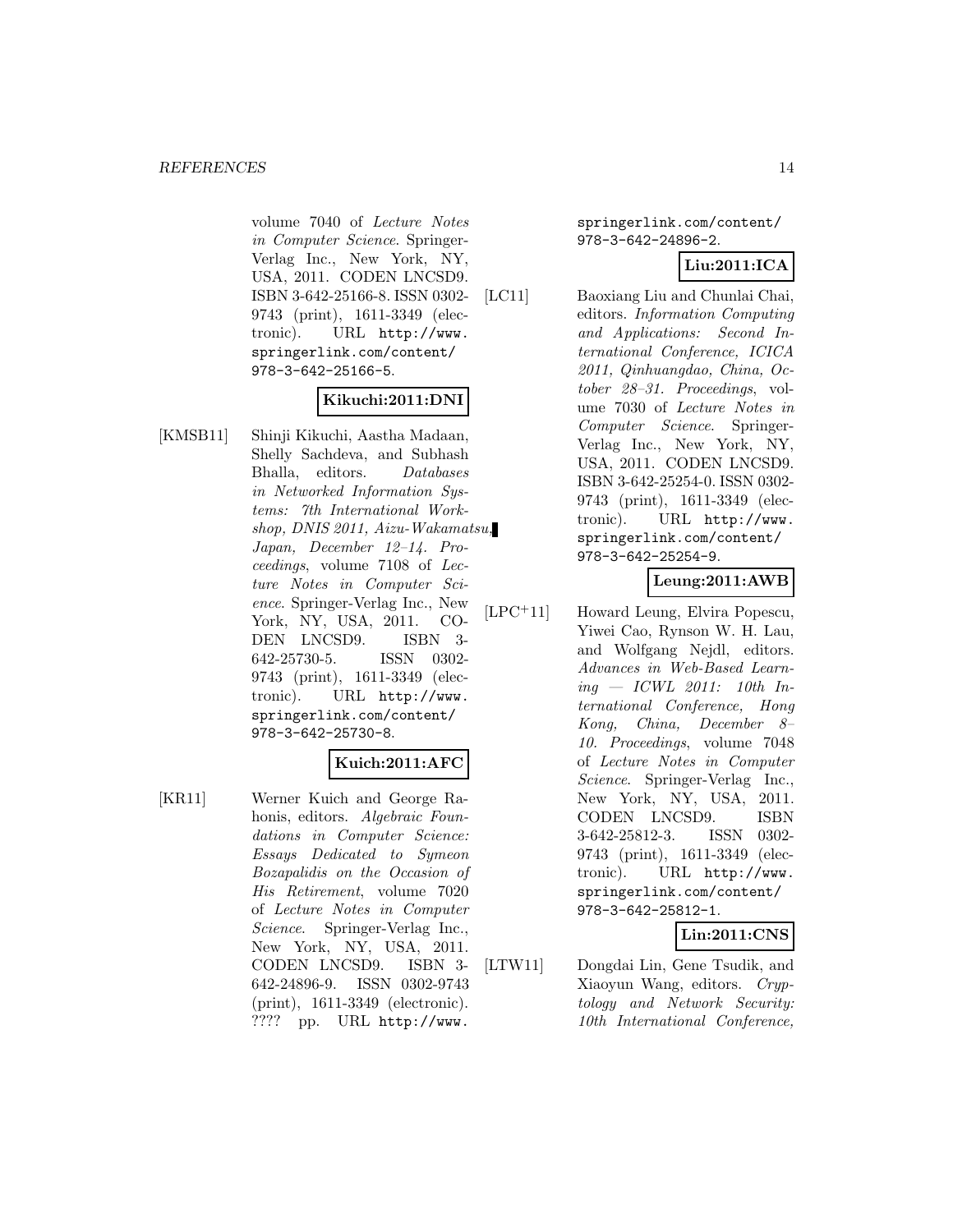CANS 2011, Sanya, China, December 10–12. Proceedings, volume 7092 of Lecture Notes in Computer Science. Springer-Verlag Inc., New York, NY, USA, 2011. CODEN LNCSD9. ISBN 3-642-25512-4. ISSN 0302- 9743 (print), 1611-3349 (electronic). URL http://www. springerlink.com/content/ 978-3-642-25512-0.

# **Lee:2011:ACA**

[LW11] Dong Hoon Lee and Xiaoyun Wang, editors. Advances in Cryptology — ASI-ACRYPT 2011: 17th International Conference on the Theory and Application of Cryptology and Information Security, Seoul, South Korea, December 4–8. Proceedings, volume 7073 of Lecture Notes in Computer Science. Springer-Verlag Inc., New York, NY, USA, 2011. CODEN LNCSD9. ISBN 3-642-25384-9. ISSN 0302- 9743 (print), 1611-3349 (electronic). URL http://www. springerlink.com/content/ 978-3-642-25384-3.

### **Lu:2011:NIPc**

[LZK11a] Bao-Liang Lu, Liqing Zhang, and James Kwok, editors. Neural Information Processing: 18th International Conference, ICONIP 2011, Shanghai, China, November 13–17, Proceedings, Part I, volume 7062 of Lecture Notes in Computer Science. Springer-Verlag Inc., New York, NY, USA,

3-642-24954-X. ISSN 0302- 9743 (print), 1611-3349 (electronic). URL http://www. springerlink.com/content/ 978-3-642-24954-9.

## **Lu:2011:NIPb**

[LZK11b] Bao-Liang Lu, Liqing Zhang, and James Kwok, editors. Neural Information Processing: 18th International Conference, ICONIP 2011, Shanghai, China, November 13–17, Proceedings, Part II, volume 7063 of Lecture Notes in Computer Science. Springer-Verlag Inc., New York, NY, USA, 2011. CODEN LNCSD9. ISBN 3-642-24957-4. ISSN 0302- 9743 (print), 1611-3349 (electronic). URL http://www. springerlink.com/content/ 978-3-642-24957-0.

# **Lu:2011:NIPa**

[LZK11c] Bao-Liang Lu, Liqing Zhang, and James Kwok, editors. Neural Information Processing: 18th International Conference, ICONIP 2011, Shanghai, China, November 13–17, Proceedings, Part III, volume 7064 of Lecture Notes in Computer Science. Springer-Verlag Inc., New York, NY, USA, 2011. CODEN LNCSD9. ISBN 3-642-24964-7. ISSN 0302- 9743 (print), 1611-3349 (electronic). URL http://www. springerlink.com/content/ 978-3-642-24964-8.

### **Mutlu:2011:SRT**

2011. CODEN LNCSD9. ISBN

[MBH<sup>+</sup>11] Bilge Mutlu, Christoph Bart-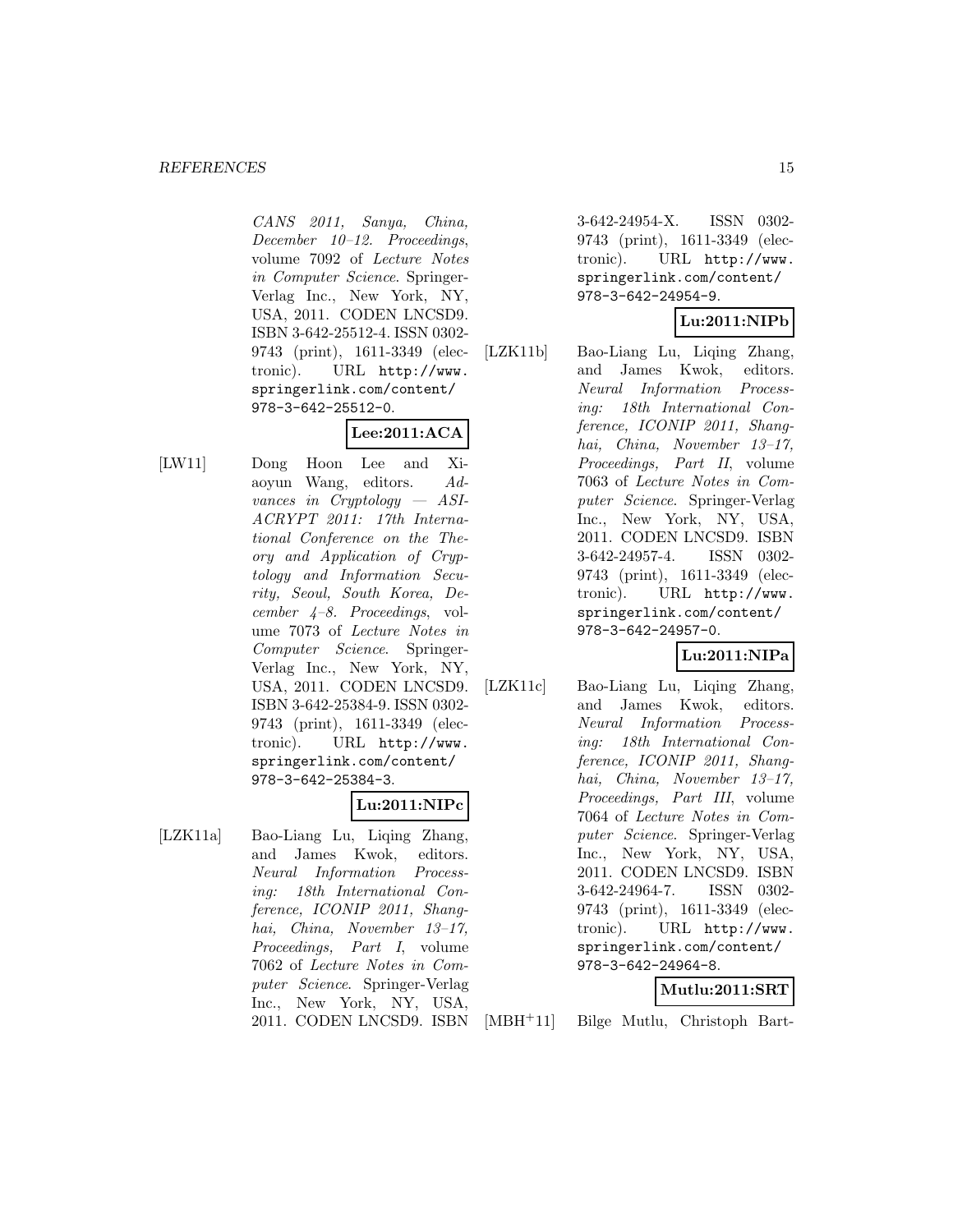neck, Jaap Ham, Vanessa Evers, and Takayuki Kanda, editors. Social Robotics: Third International Conference, ICSR 2011, Amsterdam, The Netherlands, November 24–25. Proceedings, volume 7072 of Lecture Notes in Computer Science. Springer-Verlag Inc., New York, NY, USA, 2011. CODEN LNCSD9. ISBN 3-642-25503-5. ISSN 0302- 9743 (print), 1611-3349 (electronic). URL http://www. springerlink.com/content/ 978-3-642-25503-8.

#### **Meersman:2011:MMI**

- [MDH11] Robert Meersman, Tharam Dillon, and Pilar Herrero, editors. On the Move to Meaningful Internet Systems: OTM 2011 Workshops: Confederated International Workshops and Posters: EI2N+NSF ICE, ICSP+INBAST, ISDE, ORM, OTMA, SWWS+MONET+SeDeS, and VADER 2011, Hersonissos, Crete, Greece, October 17– 21. Proceedings, volume 7046 of Lecture Notes in Computer Science. Springer-Verlag Inc., New York, NY, USA, 2011. CODEN LNCSD9. ISBN 3-642-25125-0. ISSN 0302- 9743 (print), 1611-3349 (electronic). URL http://www. springerlink.com/content/ 978-3-642-25125-2. **Martin:2011:PPR**
- [MK11] César San Martin and Sang-Woon Kim, editors. Progress in Pattern Recognition, Image Analysis, Computer Vision, and

Applications: 16th Iberoamerican Congress, CIARP 2011, Pucón, Chile, November 15-18. Proceedings, volume 7042 of Lecture Notes in Computer Science. Springer-Verlag Inc., New York, NY, USA, 2011. CODEN LNCSD9. ISBN 3- 642-25084-X. ISSN 0302- 9743 (print), 1611-3349 (electronic). URL http://www. springerlink.com/content/ 978-3-642-25084-2.

## **Ma:2011:SGD**

[MOP11] Minhua Ma, Manuel Fradinho Oliveira, and Jo˜ao Madeiras Pereira, editors. Serious Games Development and Applications: Second International Conference, SGDA 2011, Lisbon, Portugal, September 19–20. Proceedings, volume 6944 of Lecture Notes in Computer Science. Springer-Verlag Inc., New York, NY, USA, 2011. CO-DEN LNCSD9. ISBN 3- 642-23833-5. ISSN 0302- 9743 (print), 1611-3349 (electronic). URL http://www. springerlink.com/content/ 978-3-642-23833-8.

# **McBurney:2011:AMA**

[MRP11] Peter McBurney, Iyad Rahwan, and Simon Parsons, editors. Argumentation in Multi-Agent Systems: 7th International Workshop, ArgMAS 2010 Toronto, ON, Canada, May 10, 2010 Revised, Selected and Invited Papers, volume 6614 of Lecture Notes in Computer Science. Springer-Verlag Inc.,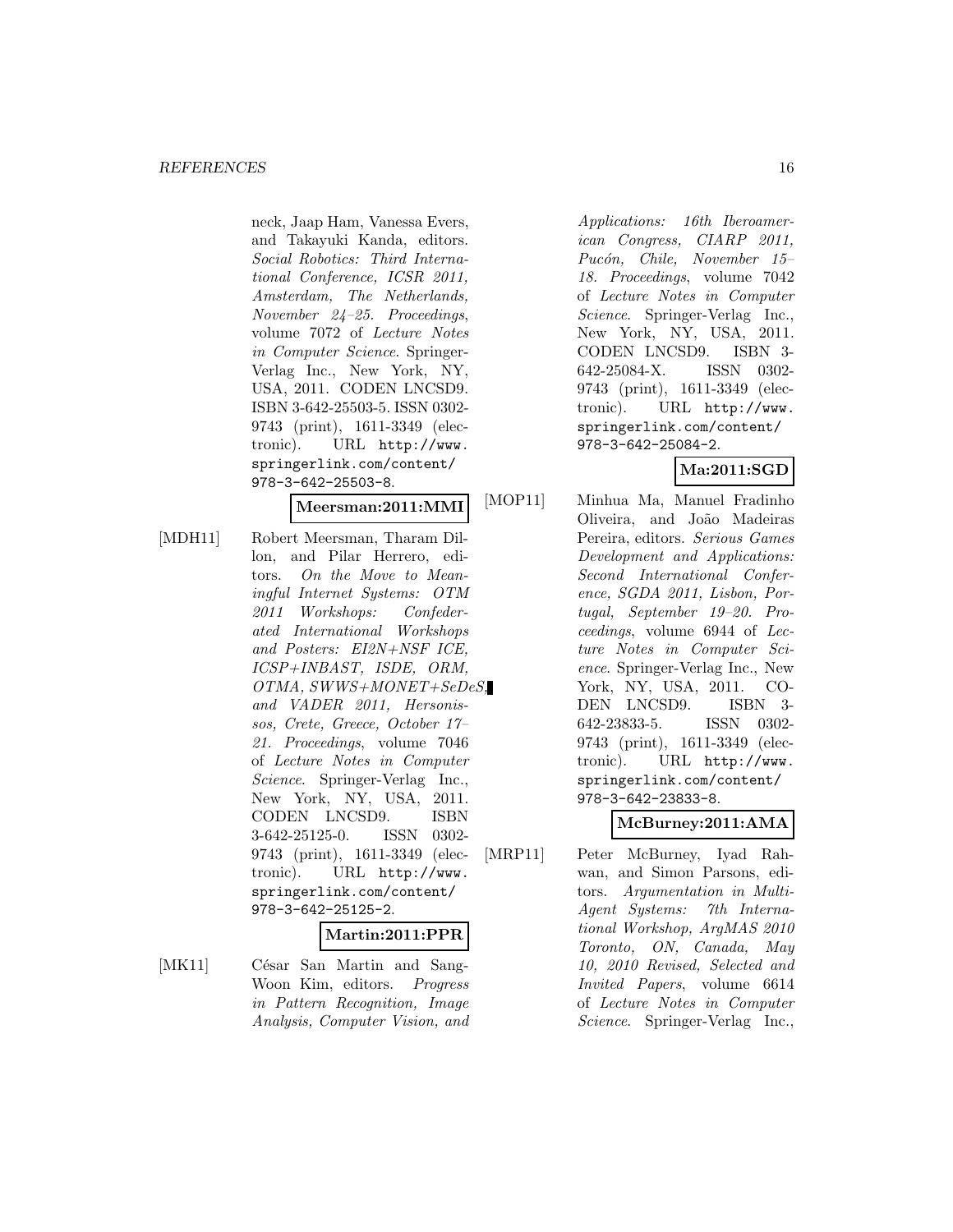New York, NY, USA, 2011. CODEN LNCSD9. ISBN 3- 642-21939-X. ISSN 0302- 9743 (print), 1611-3349 (electronic). URL http://www. springerlink.com/content/ 978-3-642-21939-9.

### **Onada:2011:NFA**

[OBM11] Takashi Onada, Daisuke Bekki, and Eric McCready, editors. New Frontiers in Artificial Intelligence: JSAI-isAI 2010 Workshops, LENLS, JURISIN, AMBN, ISS, Tokyo, Japan, November 18–19, Revised Selected Papers, volume 6797 of Lecture Notes in Computer Science. Springer-Verlag Inc., New York, NY, USA, 2011. CODEN LNCSD9. ISBN 3-642-25654-6. ISSN 0302- 9743 (print), 1611-3349 (electronic). URL http://www. springerlink.com/content/ 978-3-642-25654-7.

## **Prouff:2011:SCR**

[Pro11] Emmanuel Prouff, editor. Smart Card Research and Advanced Applications: 10th IFIP WG 8.8/11.2 International Conference, CARDIS 2011, Leuven, Belgium, September 14–16, Revised Selected Papers, volume 7079 of Lecture Notes in Computer Science. Springer-Verlag Inc., New York, NY, USA, 2011. CODEN LNCSD9. ISBN 3-642-27256-8. ISSN 0302- 9743 (print), 1611-3349 (electronic). URL http://www. springerlink.com/content/ 978-3-642-27256-1.

### **Panigrahi:2011:SEMa**

[PSDS11a] Bijaya Ketan Panigrahi, Ponnuthurai Nagaratnam Suganthan, Swagatam Das, and Suresh Chandra Satapathy, editors. Swarm, Evolutionary, and Memetic Computing: Second International Conference, SEM-CCO 2011, Visakhapatnam, Andhra Pradesh, India, December 19–21, Proceedings, Part I, volume 7076 of Lecture Notes in Computer Science. Springer-Verlag Inc., New York, NY, USA, 2011. CODEN LNCSD9. ISBN 3-642-27171-5. ISSN 0302- 9743 (print), 1611-3349 (electronic). URL http://www. springerlink.com/content/ 978-3-642-27171-7.

### **Panigrahi:2011:SEMb**

[PSDS11b] Bijaya Ketan Panigrahi, Ponnuthurai Nagaratnam Suganthan, Swagatam Das, and Suresh Chandra Satapathy, editors. Swarm, Evolutionary, and Memetic Computing: Second International Conference, SEM-CCO 2011, Visakhapatnam, Andhra Pradesh, India, December 19–21, Proceedings, Part II, volume 7077 of Lecture Notes in Computer Science. Springer-Verlag Inc., New York, NY, USA, 2011. CODEN LNCSD9. ISBN 3-642-27241-X. ISSN 0302-9743 (print), 1611-3349 (electronic). URL http://www. springerlink.com/content/ 978-3-642-27241-7.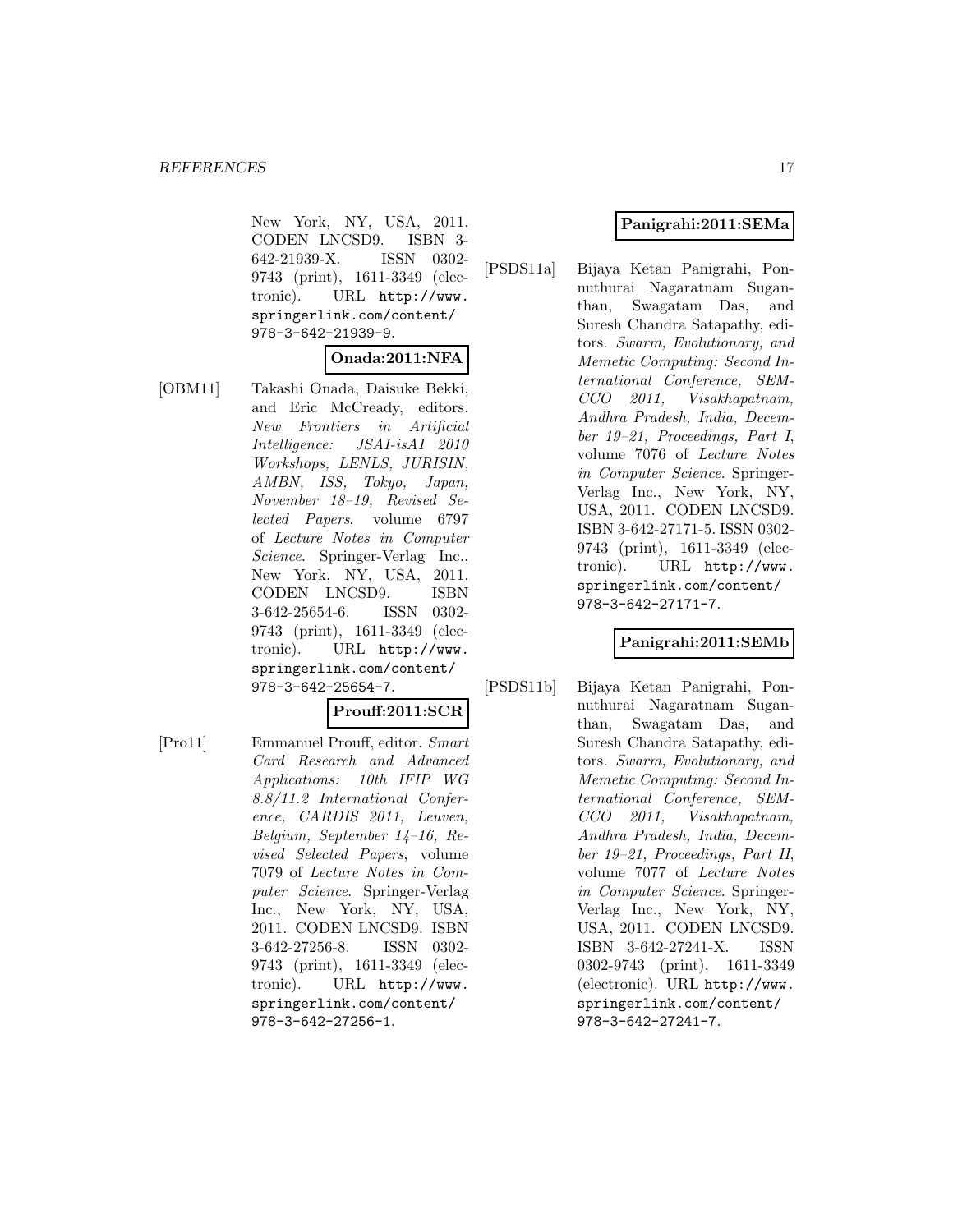## **Qing:2011:ICS**

[QSWL11] Sihan Qing, Willy Susilo, Guilin Wang, and Dongmei Liu, editors. Information and Communications Security: 13th International Conference, ICICS 2011, Beijing, China, November 23–26. Proceedings, volume 7043 of Lecture Notes in Computer Science. Springer-Verlag Inc., New York, NY, USA, 2011. CODEN LNCSD9. ISBN 3-642-25242-7. ISSN 0302- 9743 (print), 1611-3349 (electronic). URL http://www. springerlink.com/content/ 978-3-642-25242-6.

## **Ram:2011:CBR**

[RW11] Ashwin Ram and Nirmalie Wiratunga, editors. Case-Based Reasoning Research and Development: 19th International Conference on Case-Based Reasoning, ICCBR 2011, London, UK, September 12– 15. Proceedings, volume 6880 of Lecture Notes in Computer Science. Springer-Verlag Inc., New York, NY, USA, 2011. CODEN LNCSD9. ISBN 3-642-23290-6. ISSN 0302- 9743 (print), 1611-3349 (electronic). URL http://www. springerlink.com/content/ 978-3-642-23290-9.

**Sombattheera:2011:MDT**

[SAUL11] Chattrakul Sombattheera, Arun Agarwal, Siba K. Udgata, and Kittichai Lavangnananda, editors. Multi-disciplinary Trends in Artificial Intelligence: 5th In-

ternational Workshop, MIWAI 2011, Hyderabad, India, December 7–9. Proceedings, volume 7080 of Lecture Notes in Computer Science. Springer-Verlag Inc., New York, NY, USA, 2011. CODEN LNCSD9. ISBN 3-642-25724-0. ISSN 0302- 9743 (print), 1611-3349 (electronic). URL http://www. springerlink.com/content/ 978-3-642-25724-7.

## **Sommer:2011:RAI**

[SBM11] Robin Sommer, Davide Balzarotti, and Gregor Maier, editors. Recent Advances in Intrusion Detection: 14th International Symposium, RAID 2011, Menlo Park, CA, USA, September 20– 21. Proceedings, volume 6961 of Lecture Notes in Computer Science. Springer-Verlag Inc., New York, NY, USA, 2011. CODEN LNCSD9. ISBN 3- 642-23643-X. ISSN 0302- 9743 (print), 1611-3349 (electronic). URL http://www. springerlink.com/content/ 978-3-642-23643-3.

### **Shi:2011:TDH**

[SEK<sup>+</sup>11] Yun Q. Shi, Sabu Emmanuel, Mohan S. Kankanhalli, Shih-Fu Chang, Regunathan Radhakrishnan, and et al, editors. Transactions on Data Hiding and Multimedia Security VI, volume 6730 of Lecture Notes in Computer Science. Springer-Verlag Inc., New York, NY, USA, 2011. CODEN LNCSD9. ISBN 3- 642-24555-2. ISSN 0302-9743 (print), 1611-3349 (electronic).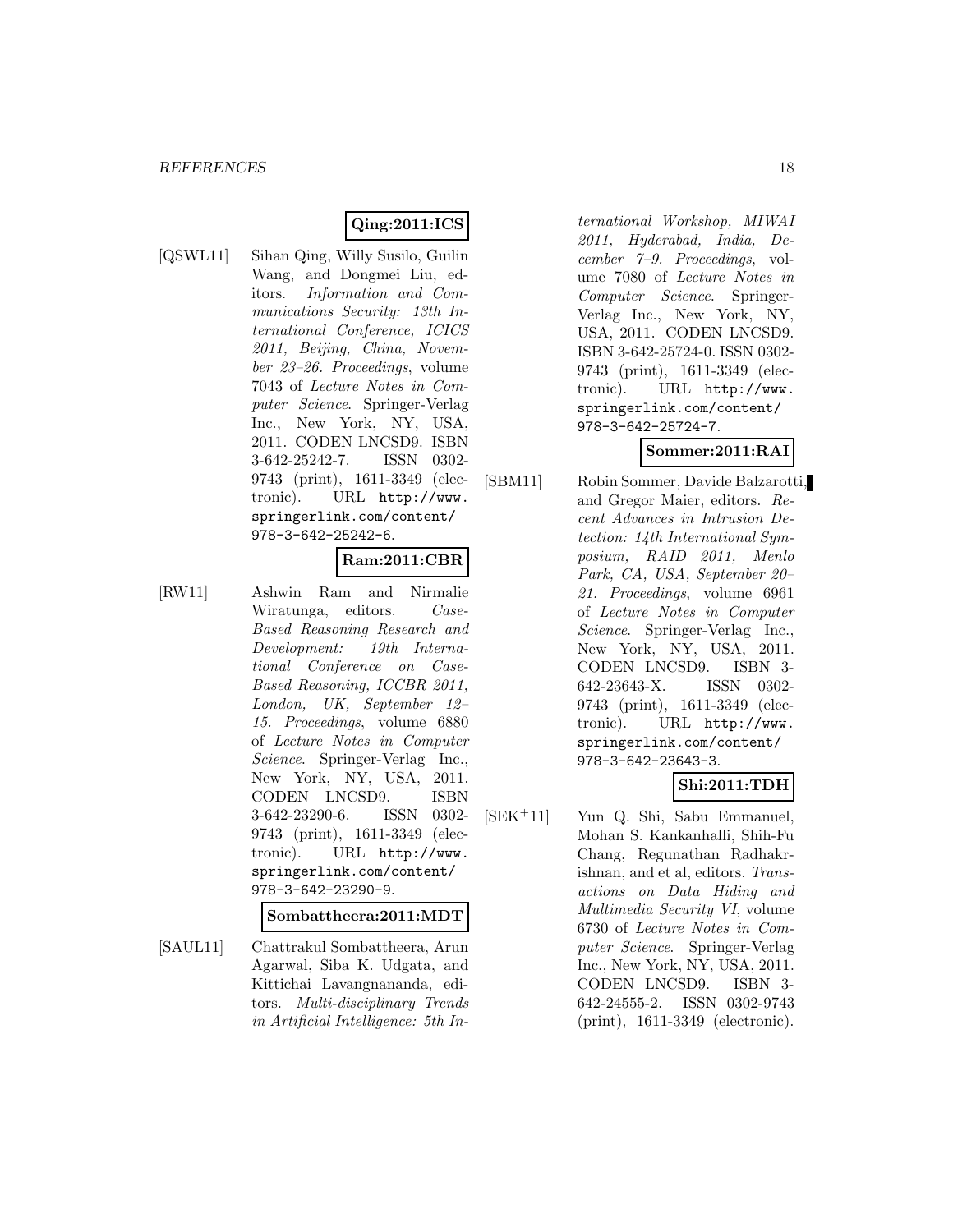???? pp. URL http://www. springerlink.com/content/ 978-3-642-24555-8.

## **Salah:2011:HBU**

[SL11] Albert Ali Salah and Bruno Lepri, editors. Human Behavior Understanding: Second International Workshop, HBU 2011, Amsterdam, The Netherlands, November 16, 2011. Proceedings, volume 7065 of Lecture Notes in Computer Science. Springer-Verlag Inc., New York, NY, USA, 2011. CO-DEN LNCSD9. ISBN 3- 642-25445-4. ISSN 0302- 9743 (print), 1611-3349 (electronic). URL http://www. springerlink.com/content/ 978-3-642-25445-1.

# **Sun:2011:BRC**

[SLCT11] Zhenan Sun, Jianhuang Lai, Xilin Chen, and Tieniu Tan, editors. Biometric Recognition: 6th Chinese Conference, CCBR 2011, Beijing, China, December 3–4. Proceedings, volume 7098 of Lecture Notes in Computer Science. Springer-Verlag Inc., New York, NY, USA, 2011. CODEN LNCSD9. ISBN 3-642-25448-9. ISSN 0302- 9743 (print), 1611-3349 (electronic). URL http://www. springerlink.com/content/ 978-3-642-25448-2.

#### **Simao:2011:FMF**

[SM11] Adenilso Simao and Carroll Morgan, editors. Formal Methods, Foundations and Applications: 14th Brazilian Sympo-

sium, SBMF 2011, São Paulo, Brazil, September 26–30, Revised Selected Papers, volume 7021 of Lecture Notes in Computer Science. Springer-Verlag Inc., New York, NY, USA, 2011. CODEN LNCSD9. ISBN 3-642-25031-9. ISSN 0302- 9743 (print), 1611-3349 (electronic). URL http://www. springerlink.com/content/ 978-3-642-25031-6.

# **Schreck:2011:ADG**

[SNRG11] Pascal Schreck, Julien Narboux, and Jürgen Richter-Gebert, editors. Automated Deduction in Geometry: 8th International Workshop, ADG 2010, Munich, Germany, July 22–24, Revised Selected Papers, volume 6877 of Lecture Notes in Computer Science. Springer-Verlag Inc., New York, NY, USA, 2011. CODEN LNCSD9. ISBN 3-642-25069-6. ISSN 0302- 9743 (print), 1611-3349 (electronic). URL http://www. springerlink.com/content/ 978-3-642-25069-9.

# **Salem:2011:IRT**

[SSO<sup>+</sup>11] Mohamed VallMohamed Salem, Khaled Shaalan, Farhad Oroumchian, Azadeh Shakery, and Halim Khelalfa, editors. Information Retrieval Technology: 7th Asia Information Retrieval Societies Conference, AIRS 2011, Dubai, United Arab Emirates, December 18– 20. Proceedings, volume 7097 of Lecture Notes in Computer Science. Springer-Verlag Inc.,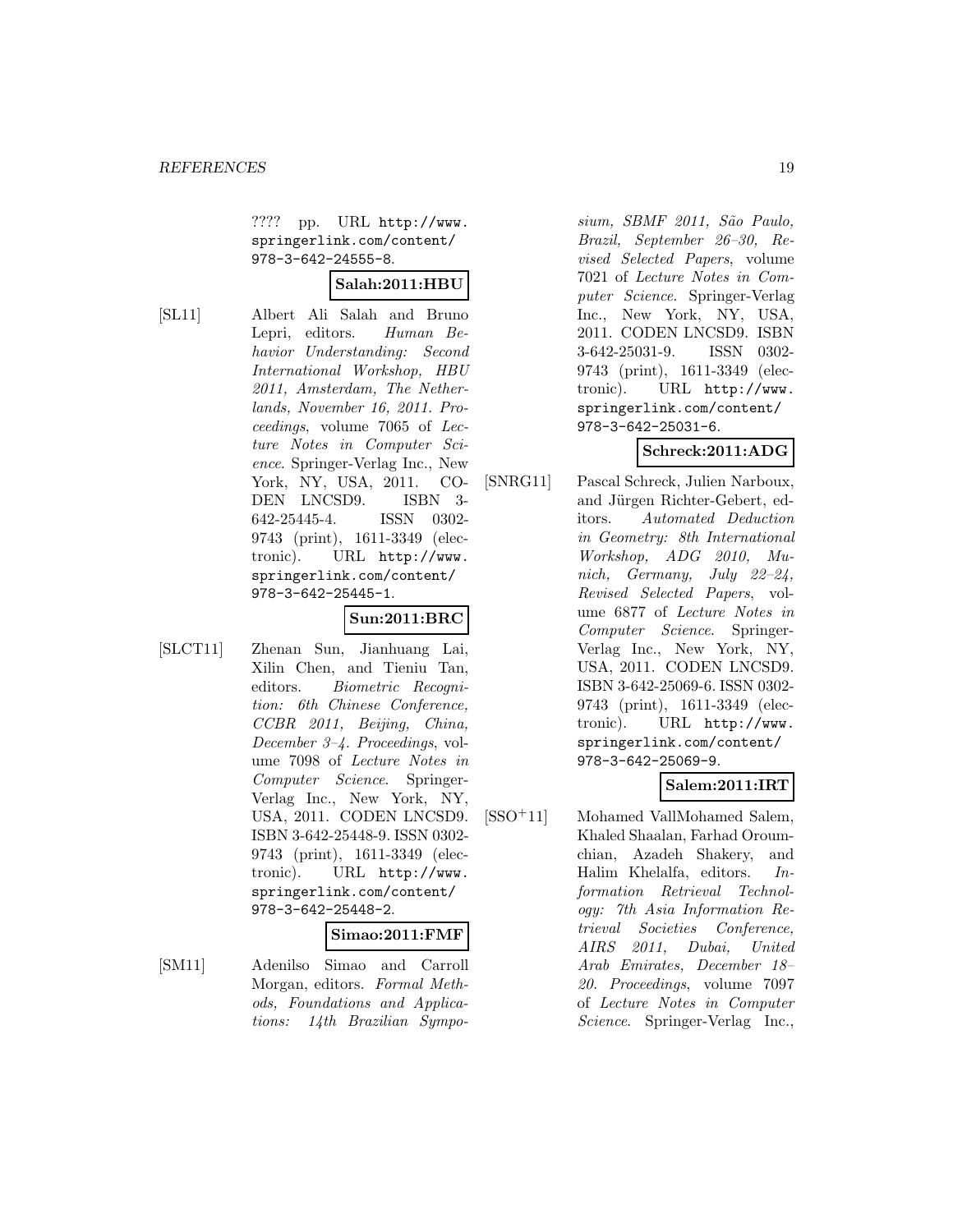New York, NY, USA, 2011. CODEN LNCSD9. ISBN 3-642-25630-9. ISSN 0302- 9743 (print), 1611-3349 (electronic). URL http://www. springerlink.com/content/ 978-3-642-25630-1.

# **Si:2011:ISF**

[STA<sup>+</sup>11] Mei Si, David Thue, Elisabeth André, James C. Lester, Joshua Tanenbaum, and et al, editors. Interactive Storytelling: Fourth International Conference on Interactive Digital Storytelling, ICIDS 2011, Vancouver, Canada, November 28 — 1 December, 2011. Proceedings, volume 7069 of Lecture Notes in Computer Science. Springer-Verlag Inc., New York, NY, USA, 2011. CODEN LNCSD9. ISBN 3-642-25288-5. ISSN 0302- 9743 (print), 1611-3349 (electronic). URL http://www. springerlink.com/content/ 978-3-642-25288-4.

#### **Stenstrom:2011:THP**

[Ste11] Per Stenström, editor. Transactions on High-Performance Embedded Architectures and Compilers IV, volume 6760 of Lecture Notes in Computer Science. Springer-Verlag Inc., New York, NY, USA, 2011. CODEN LNCSD9. ISBN 3- 642-24567-6. ISSN 0302-9743 (print), 1611-3349 (electronic). ???? pp. URL http://www. springerlink.com/content/ 978-3-642-24567-1.

#### **Travieso-Gonzalez:2011:ANS**

[TGAH11] Carlos M. Travieso-González and Jesús B. Alonso-Hernández, editors. Advances in Nonlinear Speech Processing: 5th International Conference on Nonlinear Speech Processing, NO-LISP 2011, Las Palmas de Gran Canaria, Spain, November 7–9. Proceedings, volume 7015 of Lecture Notes in Computer Science. Springer-Verlag Inc., New York, NY, USA, 2011. CODEN LNCSD9. ISBN 3-642-25019-X. ISSN 0302- 9743 (print), 1611-3349 (electronic). URL http://www. springerlink.com/content/ 978-3-642-25019-4.

### **Thomas:2011:CPE**

[Tho11] Nigel Thomas, editor. Computer Performance Engineering: 8th European Performance Engineering Workshop, EPEW 2011, Borrowdale, UK, October 12–13. Proceedings, volume 6977 of Lecture Notes in Computer Science. Springer-Verlag Inc., New York, NY, USA, 2011. CODEN LNCSD9. ISBN 3-642-24748-2. ISSN 0302- 9743 (print), 1611-3349 (electronic). URL http://www. springerlink.com/content/ 978-3-642-24748-4.

### **Tang:2011:ADMb**

[TKCW11a] Jie Tang, Irwin King, Ling Chen, and Jianyong Wang, editors. Advanced Data Mining and Applications: 7th International Conference, ADMA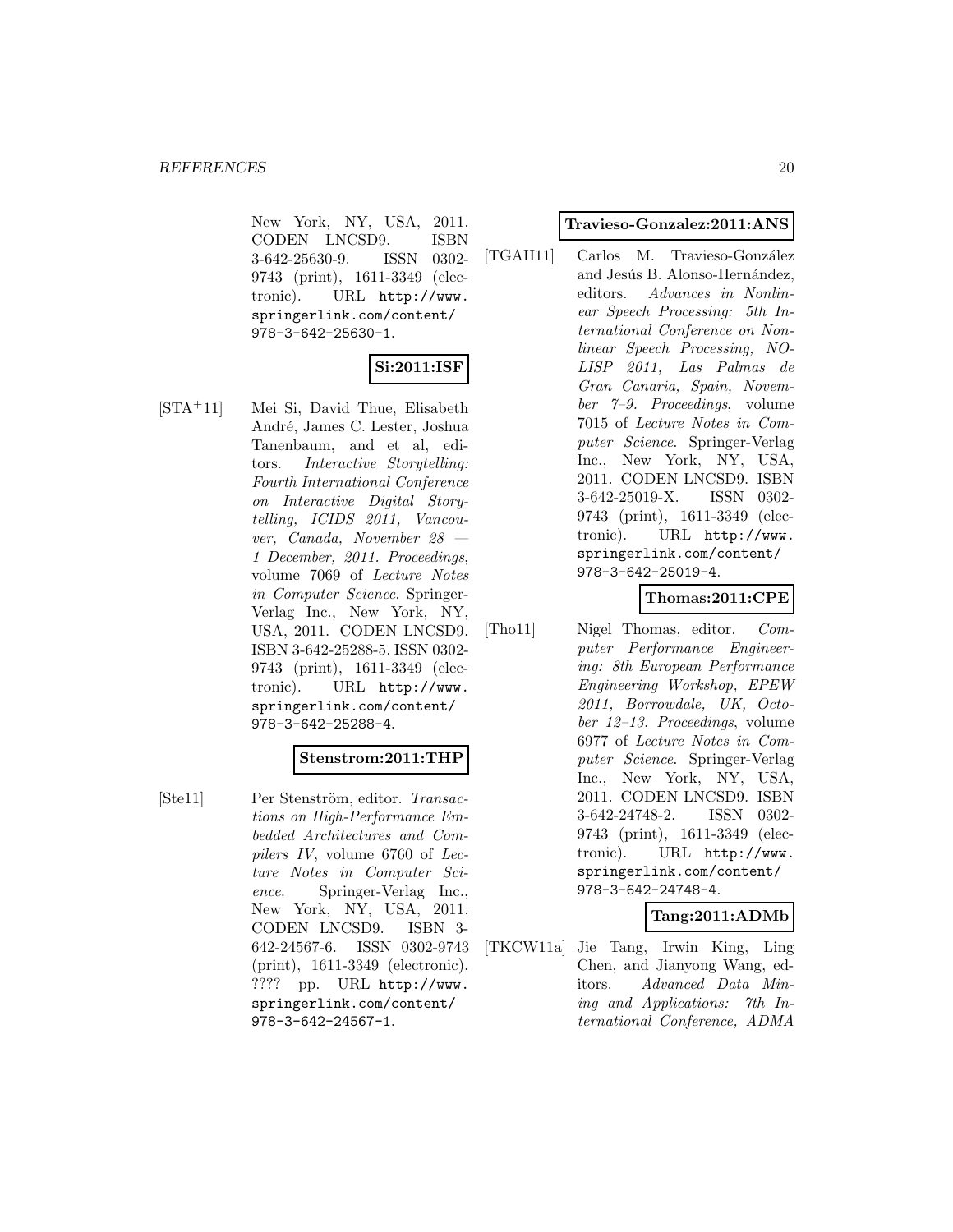#### *REFERENCES* 21

2011, Beijing, China, December 17–19, Proceedings, Part I, volume 7120 of Lecture Notes in Computer Science. Springer-Verlag Inc., New York, NY, USA, 2011. CODEN LNCSD9. ISBN 3-642-25852-2. ISSN 0302- 9743 (print), 1611-3349 (electronic). URL http://www. springerlink.com/content/ 978-3-642-25852-7.

### **Tang:2011:ADMa**

[TKCW11b] Jie Tang, Irwin King, Ling Chen, and Jianyong Wang, editors. Advanced Data Mining and Applications: 7th International Conference, ADMA 2011, Beijing, China, December 17–19, Proceedings, Part II, volume 7121 of Lecture Notes in Computer Science. Springer-Verlag Inc., New York, NY, USA, 2011. CODEN LNCSD9. ISBN 3-642-25855-7. ISSN 0302- 9743 (print), 1611-3349 (electronic). URL http://www. springerlink.com/content/ 978-3-642-25855-8.

#### **Vatakis:2011:MAT**

[VEG<sup>+</sup>11] Argiro Vatakis, Anna Esposito, Maria Giagkou, Fred Cummins, and Georgios Papadelis, editors. Multidisciplinary Aspects of Time and Time Perception: COST TD0904 International Workshop, Athens, Greece, October 7–8, Revised Selected Papers, volume 6789 of Lecture Notes in Computer Science. Springer-Verlag Inc., New York, NY, USA, 2011. CODEN LNCSD9. ISBN

3-642-21477-0. ISSN 0302- 9743 (print), 1611-3349 (electronic). URL http://www. springerlink.com/content/ 978-3-642-21477-6.

## **Wang:2011:AAA**

[WR11] Dianhui Wang and Mark Reynolds, editors. AI 2011: Advances in Artificial Intelligence: 24th Australasian Joint Conference, Perth, Australia, December 5–8. Proceedings, volume 7106 of Lecture Notes in Computer Science. Springer-Verlag Inc., New York, NY, USA, 2011. CODEN LNCSD9. ISBN 3-642-25831-X. ISSN 0302- 9743 (print), 1611-3349 (electronic). URL http://www. springerlink.com/content/ 978-3-642-25831-2.

# **Wolff:2011:TSS**

[WZ11] Burkhart Wolff and Fatiha Zaïdi, editors. Testing Software and Systems: 23rd IFIP WG 6.1 International Conference, ICTSS 2011, Paris, France, November 7–10. Proceedings, volume 7019 of Lecture Notes in Computer Science. Springer-Verlag Inc., New York, NY, USA, 2011. CODEN LNCSD9. ISBN 3-642-24579-X. ISSN 0302-9743 (print), 1611-3349 (electronic). URL http://www. springerlink.com/content/ 978-3-642-24579-4.

### **Xiong:2011:KSE**

[XL11] Hui Xiong and W. B. Lee, editors. Knowledge Science, Engineering and Management: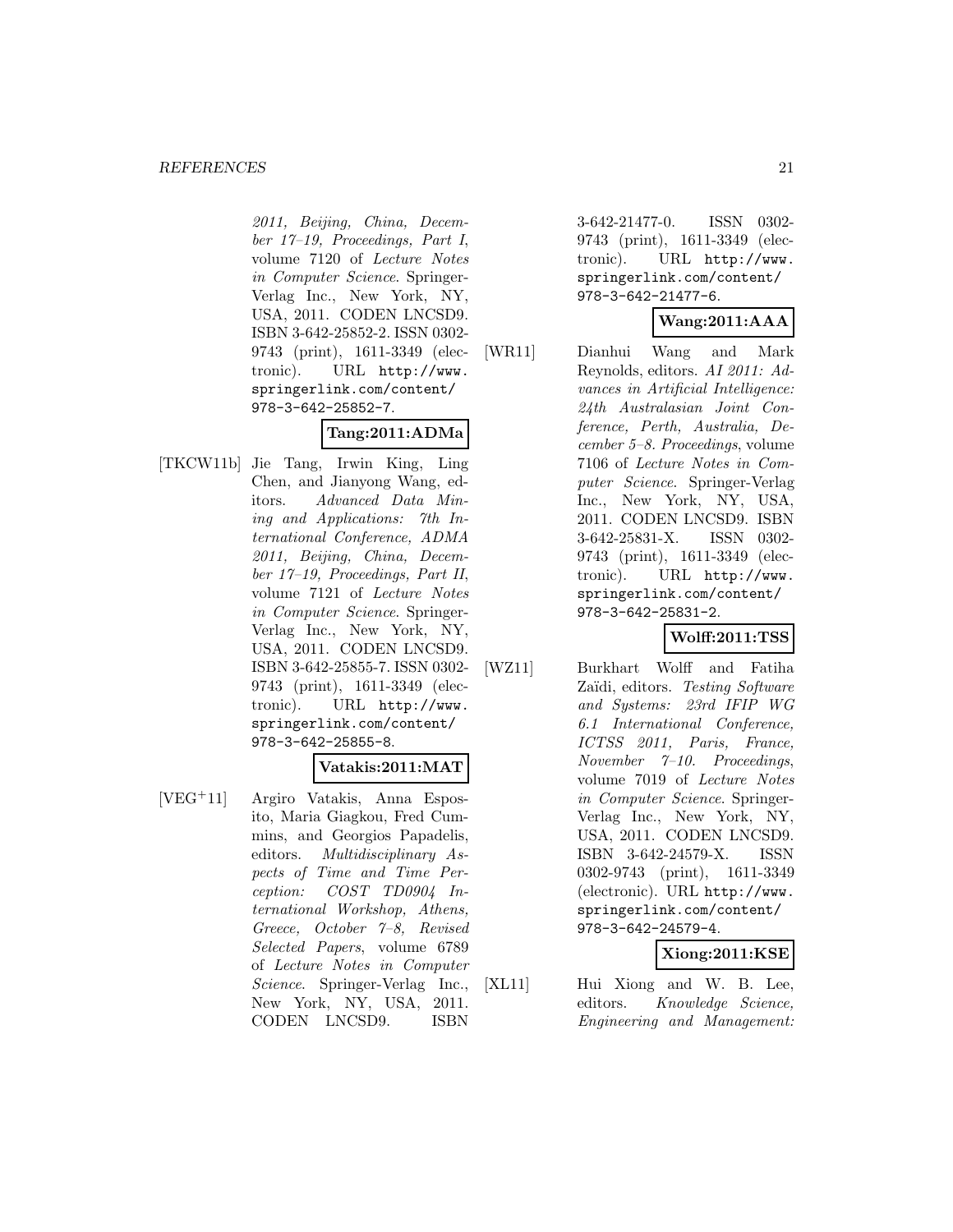#### *REFERENCES* 22

5th International Conference, KSEM 2011, Irvine, CA, USA, December 12–14. Proceedings, volume 7091 of Lecture Notes in Computer Science. Springer-Verlag Inc., New York, NY, USA, 2011. CODEN LNCSD9. ISBN 3-642-25974-X. ISSN 0302-9743 (print), 1611-3349 (electronic). URL http://www. springerlink.com/content/ 978-3-642-25974-6.

# **Xenakis:2011:CII**

[XW11] Christos Xenakis and Stephen Wolthusen, editors. Critical Information Infrastructures Security: 5th International Workshop, CRITIS 2010, Athens, Greece, September 23–24. Revised Papers, volume 6712 of Lecture Notes in Computer Science. Springer-Verlag Inc., New York, NY, USA, 2011. CODEN LNCSD9. ISBN 3-642-21693-5. ISSN 0302- 9743 (print), 1611-3349 (electronic). URL http://www. springerlink.com/content/ 978-3-642-21693-0.

# **Yang:2011:PQC**

[Yan11a] Bo-Yin Yang, editor. Post-Quantum Cryptography: 4th International Workshop, PQCrypto 2011, Taipei, Taiwan, November 29 — December 2, 2011. Proceedings, volume 7071 of Lecture Notes in Computer Science. Springer-Verlag Inc., New York, NY, USA, 2011. CODEN LNCSD9. ISBN 3-642-25404-7. ISSN 0302- 9743 (print), 1611-3349 (electronic). URL http://www. springerlink.com/content/ 978-3-642-25404-8.

## **Yang:2011:PLS**

[Yan11b] Hongseok Yang, editor. Programming Languages and Systems: 9th Asian Symposium, APLAS 2011, Kenting, Taiwan, December 5–7. Proceedings, volume 7078 of Lecture Notes in Computer Science. Springer-Verlag Inc., New York, NY, USA, 2011. CODEN LNCSD9. ISBN 3-642-25317-2. ISSN 0302- 9743 (print), 1611-3349 (electronic). URL http://www. springerlink.com/content/ 978-3-642-25317-1.

# **Yoshida:2011:VCA**

[YC11] Hiroyuki Yoshida and Wenli Cai, editors. Virtual Colonoscopy and Abdominal Imaging. Computational Challenges and Clinical Opportunities: Second International Workshop, Held in Conjunction with MICCAI 2010, Beijing, China, September 20, 2010, Revised Selected Papers, volume 6668 of Lecture Notes in Computer Science. Springer-Verlag Inc., New York, NY, USA, 2011. CO-DEN LNCSD9. ISBN 3- 642-25718-6. ISSN 0302- 9743 (print), 1611-3349 (electronic). URL http://www. springerlink.com/content/ 978-3-642-25718-6.

# **Zaman:2011:VISa**

[ZRP<sup>+</sup>11a] Halimah Badioze Zaman, Peter Robinson, Maria Petrou,